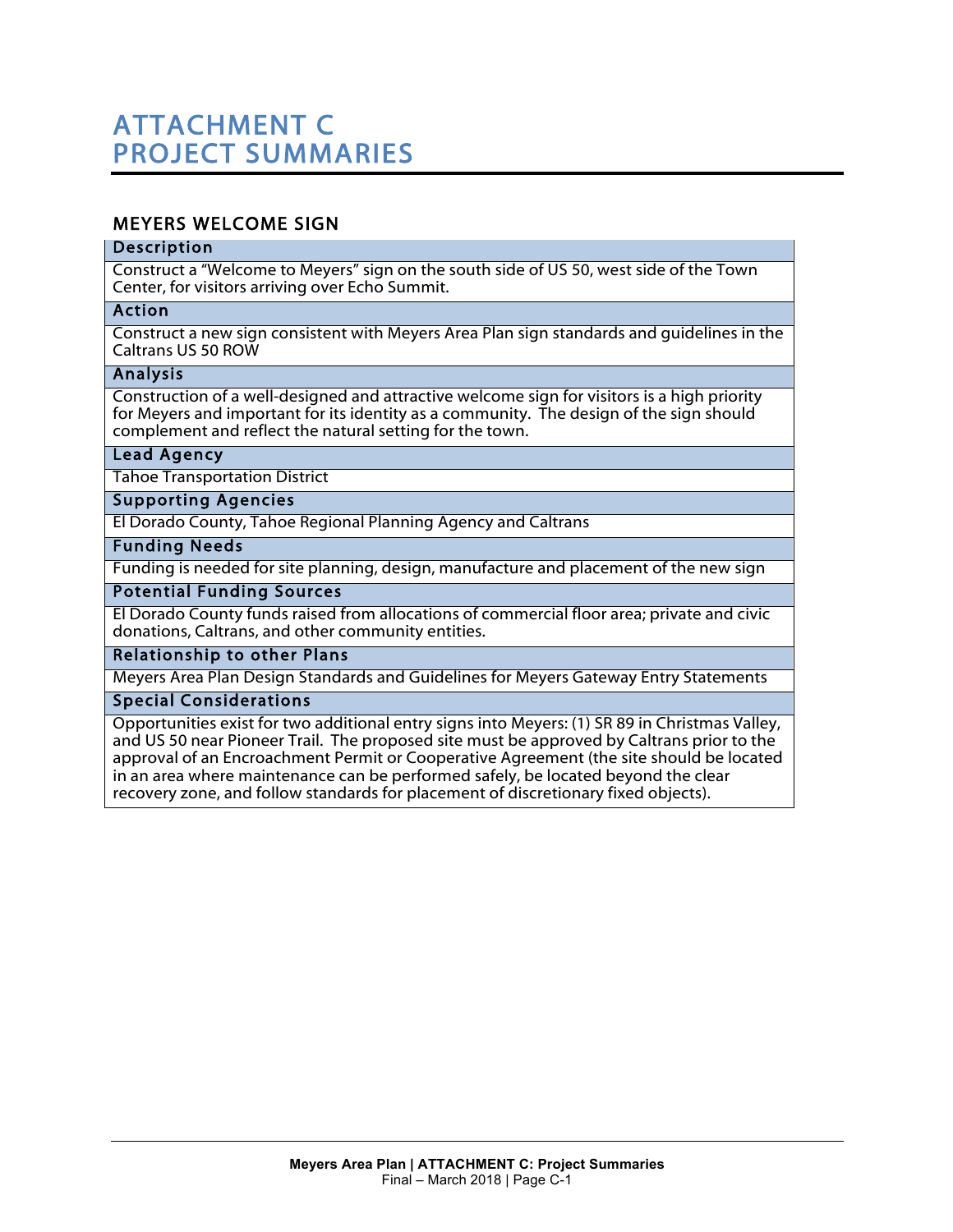# MEYERS AREA-WIDE EROSION CONTROL AND BMP IMPLEMENTATION

#### Description

Treatment and removal of fine sediment and nutrients from Lake Tahoe's stormwater runoff is a primary goal of the Lake Tahoe TMDL. Establishing a community approach to solving stormwater challenges is critical to restore clarity to Lake Tahoe. Planning, design and implementation of joint stormwater treatment and restoration opportunities between private property owners and the County will assist in meeting TMDL goals and achieving Environmental Threshold Standards.

#### Action

The Tahoe Resource Conservation District (TRCD) will collaborate with other agencies to identify joint stormwater treatment and water quality improvement opportunities in Meyers. Priorities will include treatment of runoff from commercial properties and County right-of-ways, and enhancement of Meyers Creek.

#### Analysis

Meyers has very low compliance with BMP implementation, and many properties are site constrained due to slope and groundwater conditions. In these locations it may be possible to encourage private property owners to join forces in developing and financing a joint treatment system in lieu of individual BMP implementation.

#### Lead Agency

Tahoe Resource Conservation District

#### Supporting Agencies

El Dorado County - permitting, and engineering design Tahoe Regional Planning Agency - permitting and approval Environmental Protection Agency - planning and approval

#### Funding Needs

(1) Comprehensive engineering design, (2) Community facilitation (3) Construction and Implementation

#### Potential Funding Sources

Possibly future EPA sponsored CWP funding through SNPLMA, 319 Federal Grant funds, the state funded IRWM, and the Tahoe Fund.

#### Relationship to other Plans

Lake Tahoe TMDL, Lahontan Basin Plan, TRPA Code of Ordinances Chapter 60

#### Special Considerations

Coordinate with TRPA to consider options for private funding of shared treatment facilities or meadow restoration as an alternative to implementing on-site BMPs for certain parcels.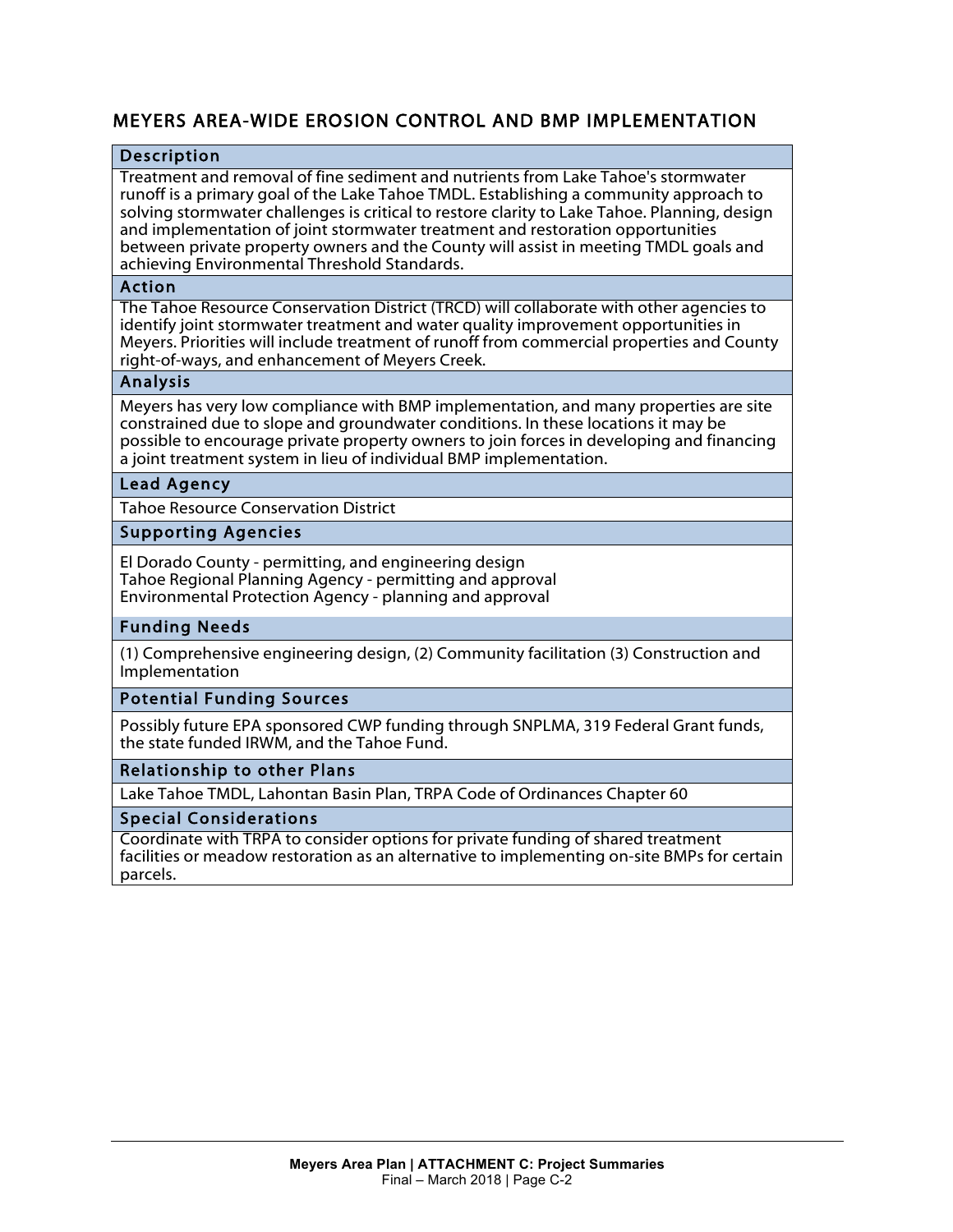# US 50 CORRIDOR STREETSCAPE IMPROVEMENTS

#### Description

Streetscape improvements along the US 50 corridor from the SR 89 intersection to the east end of the plan area. Improvements include landscaping, seasonal planter and public art placement within the paved shoulder.

#### Action

El Dorado County will secure an encroachment permit from CalTrans and implement streetscape improvements along the US 50 corridor. Streetscape improvements may include landscaping between the Pat Lowe multi-use trail and Highway 50, the placement of permanent public art between the Pat Lowe trail and the highway, and the placement of seasonal planter boxes and/or public art within the paved shoulder "chain-up" areas of US 50.

#### Analysis

Streetscape improvements can be completed relatively quickly and inexpensively. These improvements can enhance the aesthetics of Meyers and calm traffic to promote pedestrian activity. The placement of planter boxes and public art must consider the visibility of signs and commercial establishments. Streetscape improvements should present a coordinated appearance and could include banners or other features advertising special events. Streetscape improvements should be designed to minimize irrigation and maintenance needs.

## Lead Agency

El Dorado County

#### Supporting Agencies

Local non-profit organization – materials and/or maintenance CalTrans – encroachment permit

#### Funding Needs

(1) Landscape design, (2) materials, (3) maintenance

Potential Funding Sources

El Dorado County funds, private donations

# Relationship to other Plans

Scenic Quality Improvement Plan, Meyers Area Plan Design Standards and Guidelines

#### Special Considerations

Vehicular access and visibility of adjacent businesses and streets must be carefully considered in the design of streetscape improvements. Permanent improvements should be designed to handle snow storage. Temporary planter boxes or public art will require ongoing commitments to place and remove the improvements seasonally. Caltrans currently has no excess ROW parcels identified for relinquishment along US Highway 50.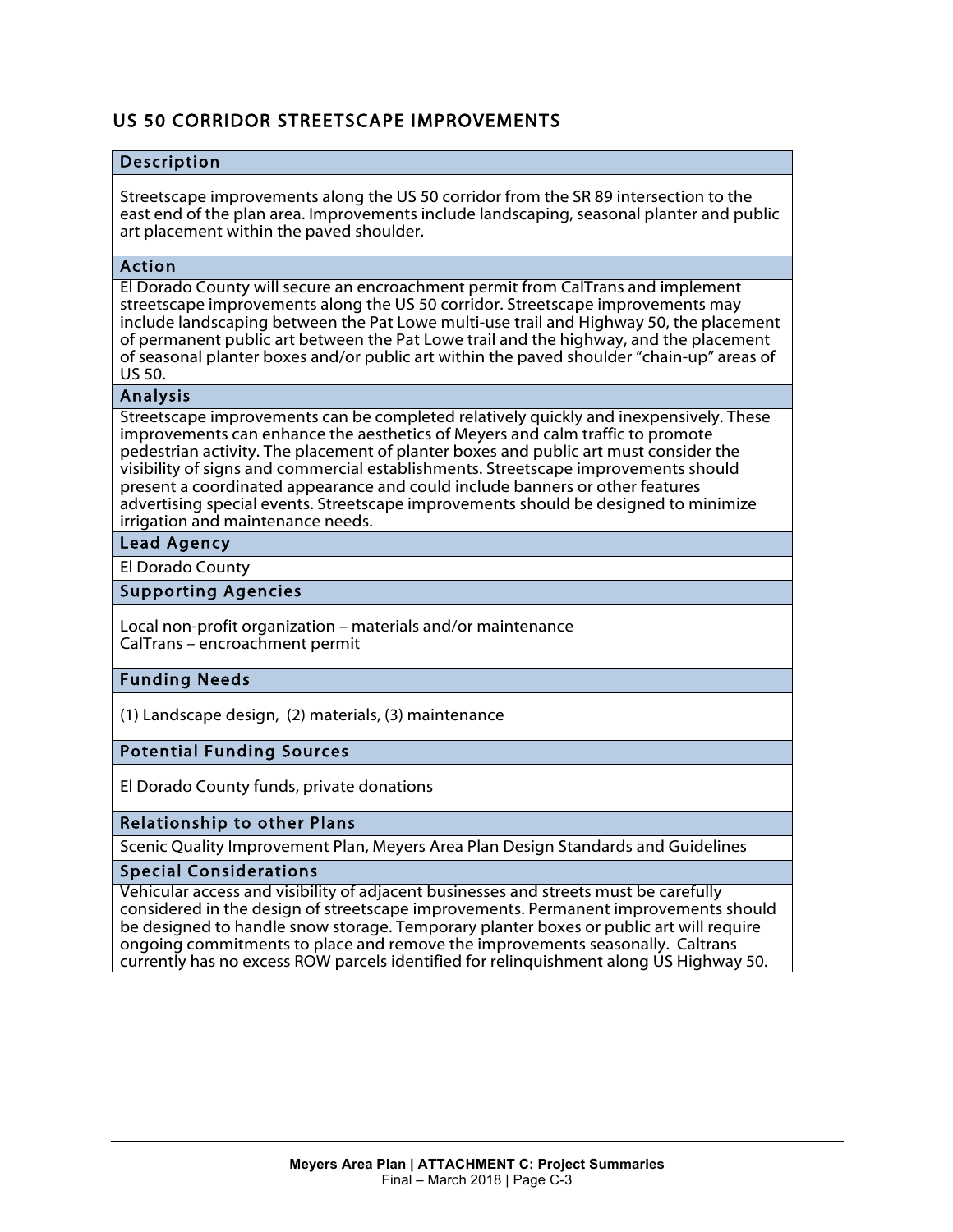# MEYERS SUSTAINABLE MOBILITY PROJECT PHASE 1

#### Description

Pedestrian and scenic improvements within the unpaved US 50 ROW implemented through an expanded easement or encroachment permit. Improvements may include: creating a landscape buffer between the Pat Lowe bike trail and US 50, an additional crosswalk, maintenance or improvements to the existing Pat Lowe Trail, bollard style lighting along the trail, transit shelters, pedestrian kiosks and benches.

#### Action

El Dorado County will secure an expanded easement, fee title ownership of the unpaved US 50 Right of way, or an encroachment permit from CalTrans and implement sustainable mobility improvements along the US 50 corridor. Improvements will focus on improving pedestrian, bicycle, and transit transportation within the US 50 corridor. Specific improvements could include additional landscaping and pedestrian features (e.g. kiosks, benches, trash cans, lighting) to improve the pedestrian environment, improvements to the existing Pat Lowe trail, and/or the installation of a one or more additional crosswalks across US 50.

#### Analysis

An inviting pedestrian environment and supporting infrastructure are critical to promoting pedestrian, bicycle, and transit use. In addition, crossing US 50 is potentially the greatest barrier to pedestrian transportation in Meyers. The implementation of crosswalks and other pedestrian infrastructure should be phased to promote "on-theground" improvements while allowing for projects that require more funding or time for planning and design to progress separately.

## Lead Agency

El Dorado County

#### Supporting Agencies

CalTrans – encroachment permit TRPA – permitting and funding assistance

#### Funding Needs

(1) planning and design, (2) permitting and compliance, (3) construction, (4) operations and maintenance

#### Potential Funding Sources

El Dorado County funds, Tahoe Transportation District, CalTrans planning or mitigation funds, TMPO transportation planning funds, TRPA Air Quality Mitigation Funds

#### Relationship to other Plans

Regional Transportation Plan, Meyers Area Plan Design Standards and Guidelines

#### Special Considerations

Improvements that can move forward quickly should be prioritized, while longer-term improvements should be phased separately. The placement of additional crosswalks should consider pedestrian use patterns and minimize potential conflicts with vehicular access. Caltrans currently has no excess ROW parcels identified for relinquishment along US Highway 50.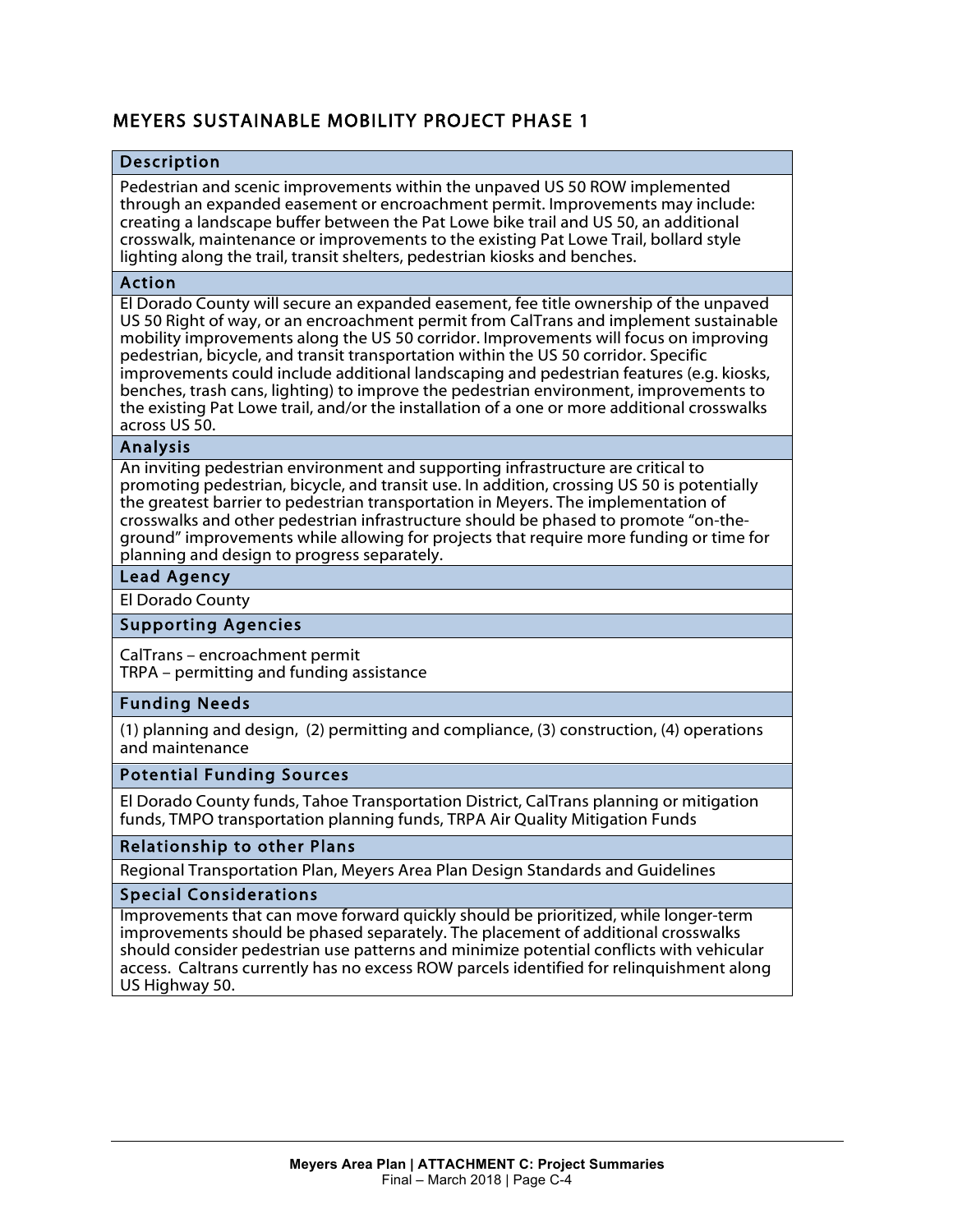# SR 89 CLASS 1 TRAIL

#### **Description**

Construct a new Class 1 trail in eastern side of the California SR 89 ROW from the terminus of the existing Pat Lowe Bike Trail at Pomo Street, then south to Reindeer Way.

## Action

El Dorado County will work the California Department of Transportation (Caltrans) to develop a Class 1 multiple-use trail (or shared-use path) in or along the east side of the SR 89 ROW. Due to topography, short sections of this trail might be best located on National Forest land between Shakori Drive and Reindeer Way. El Dorado County would be responsible for securing funding for construction and maintenance of the trail.

#### Analysis

The new trail would be approximately one and a half miles in length and would cross several ephemeral streams and one perennial waterway originating from a significant unnamed spring. The trail would also connect with the historic Warr Cabin Trail which leads to various meadowlands in the mountains to the east. The new trail would allow safe access to downtown Meyers for Christmas Valley neighborhoods located on the east side of SR 89, and would not necessitate any highway crossings. The speed limit for SR 89 is 55 mph, which can pose a safety problem for highway crossings. Due to topography, some sections of this trail might be best located on adjacent National Forest land. The final trail location should not impact existing pedestrian and equestrian paths on National Forest land which are popular with residents in the area. Most of the trail would be located on level or slightly sloping land. Consideration should be given to designating Blitzen Road, which parallels SR 89 to the west, as a Class II bicycle route with marked highway crossings at Reindeer Way, Han, Shakori, Wasabe and Pomo Streets.

## Lead Agency

#### El Dorado County

#### Supporting Agencies

Caltrans – ROW

U.S. Forest Service – Special use permit for new trail route on federal land

CA Tahoe Conservancy – Funding and design assistance

Tahoe Regional Planning Agency – land capability determinations and Lake Tahoe Region Bicycle and Pedestrian Plan modifications

Tahoe Metropolitan Planning Organization (TMPO) and Tahoe Transportation District (TTD) – planning and potential funding

#### Funding Needs

(1) Right-of-way acquisition, (2) planning and design, (3) environmental review, (4) construction, (5) maintenance, and (6) directional and interpretative signage and pavement striping.

#### Potential Funding Sources

(1) El Dorado County, Measure S (2) CA Tahoe Conservancy (3) Air quality mitigation funds, (4), Tahoe Metropolitan Planning Organization and Tahoe Transportation District, (5) The Tahoe Fund, (6) U.S. Forest Service

#### Relationship to other Plans

Lake Tahoe Region Bicycle and Pedestrian Plan (TRPA)

Meyers Area Plan Transportation and Circulation Element Goal 6, Policy 6.4

Meyers Area Plan Transportation and Circulation Element Implementation Subsection, Pedestrian/Bicycle Facilities Project number 15

Meyers Area Plan Recreation Element Goal 2, Policy 2.1

Meyers Area Plan Public Services Element, Implementation Subsection, Project number 3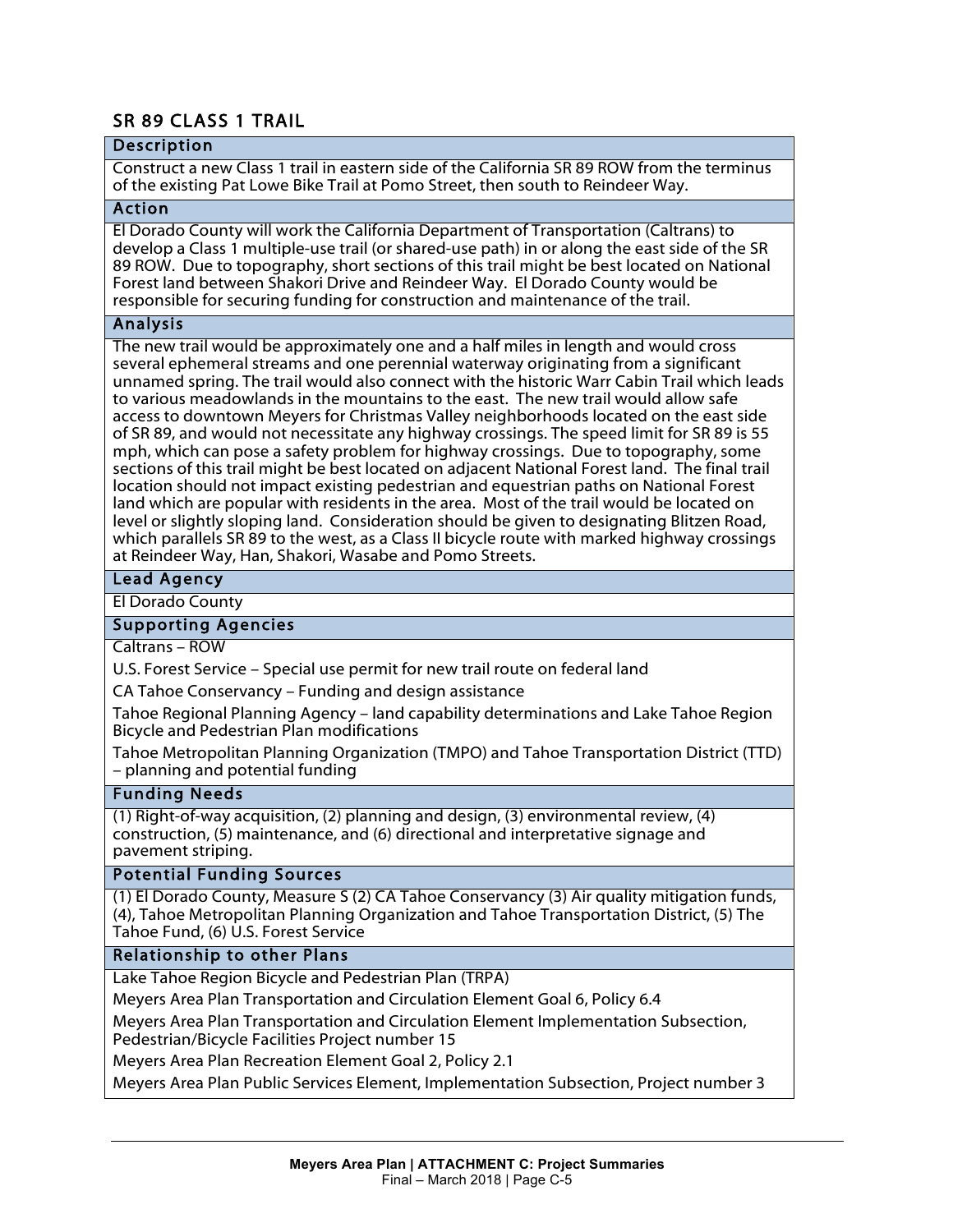Special Considerations

Portions of this trail may be constructed above STPUD's sewer export line to Alpine County.

# TAHOE PINES CAMPGROUND REHABILITATION AND ACCESS PROJECT

#### Description

Environmental restoration of the former 8.11-acre Tahoe Pines campground property, including the construction of a new passive river-oriented day use area with an access driveway to US 50, 12 parking spaces, picnic tables, new pedestrian bridge(s) over Echo Creek, trails, interpretative signage, bicycle racks and benches along the river bank.

#### Action

The California Tahoe Conservancy will restore the former campground property to a new passive river-oriented day use area.

#### Analysis

The successful implementation of a well-used day use area.

#### Lead Agency

California Tahoe Conservancy

#### Supporting Agencies

U.S. Bureau of Reclamation – Initial \$200,000 reimbursable planning grant for day use area project design and environmental analysis

State of California – Construction and related funding

Caltrans – Transfer of jurisdiction of approximately 0.46 acres of land to the California Tahoe Conservancy.

Tahoe Regional Planning Agency – land capability determinations, groundwater determinations, planning and potential funding

#### Funding Needs

(1) planning and design, (2) environmental review, (3) construction, (4) maintenance, and (5) directional and interpretative signage

#### Potential Funding Sources

(1) State of California (2) TRPA air quality mitigation funds, (3) The Tahoe Fund, (4) U.S. Forest Service (5) Bureau of Reclamation

#### Relationship to other Plans

Meyers Area Plan Recreation Element Implementation Subsection, Recreational Facilities Project number 6

#### Special Considerations

Existing and planned river restoration efforts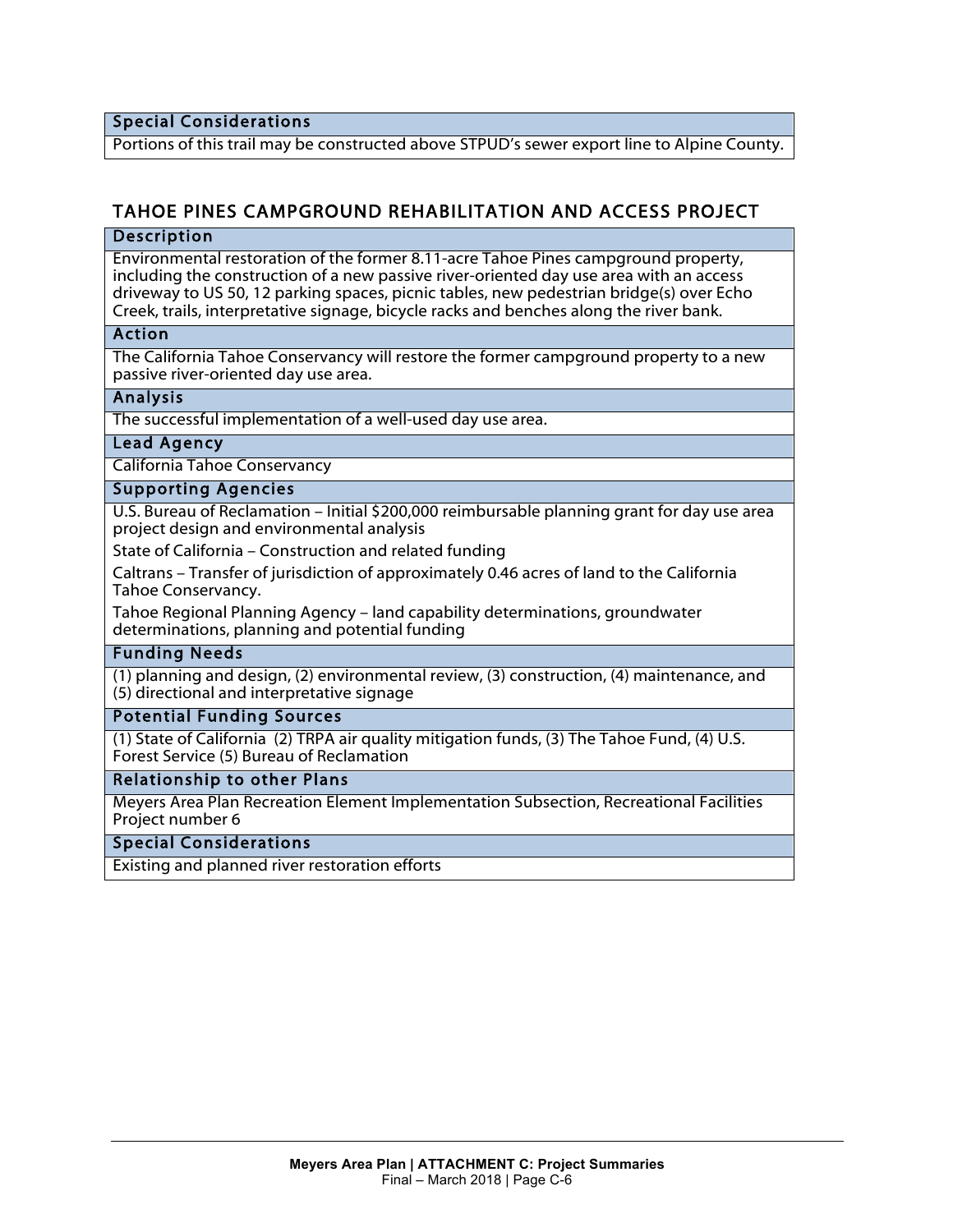# HIGHWAY 50 UNDERCROSSING

## Description

Potential construction of a new north-south pedestrian bridge under the existing east-west US 50 Upper Truckee Bridge with trail connections along the river corridor on public land.

## Action

El Dorado County will work with the California Tahoe Conservancy, U.S. Forest Service and Caltrans to develop a trail crossing under the existing under US 50 bridge as a safe passageway beneath this busy highway. The County will also work with the Conservancy to provide pedestrian access to the property from downtown Meyers.

#### Analysis

Funding for planning and design of the new crossing under US 50 is undetermined. This crossing may need to be located above the 100-year flood level, and a bridge or bridge-like structure may need to be physically attached to existing highway abutments. The existing highway bridge may exceed the height necessary for 100-year floods.

## Lead Agency

El Dorado County TTD

## Supporting Agencies

State of California – Construction and related funding

Caltrans –Provides approvals for a north-south trail bridge located under the existing US 50 Upper Truckee River Bridge to allow safe access to both sides of the highway

U.S. Forest Service – Construction of a new hiking trail on property north of US 50 to access the new north-south bridge proposed under the existing US 50 bridge

#### Funding Needs

(1) planning and design, (2) environmental review, (3) construction, (4) maintenance, and (5) directional and interpretative signage

#### Potential Funding Sources

(1) State of California (2) TRPA air quality mitigation funds, (3) The Tahoe Fund, (4) U.S. Forest Service (5) Bureau of Reclamation

#### Relationship to other Plans

Meyers Area Plan Recreation Element Implementation Subsection, Recreational Facilities Project number 6

#### Special Considerations

100-year and standard project flood plain crossing, construction and mitigation, unusual under-highway pedestrian bridge design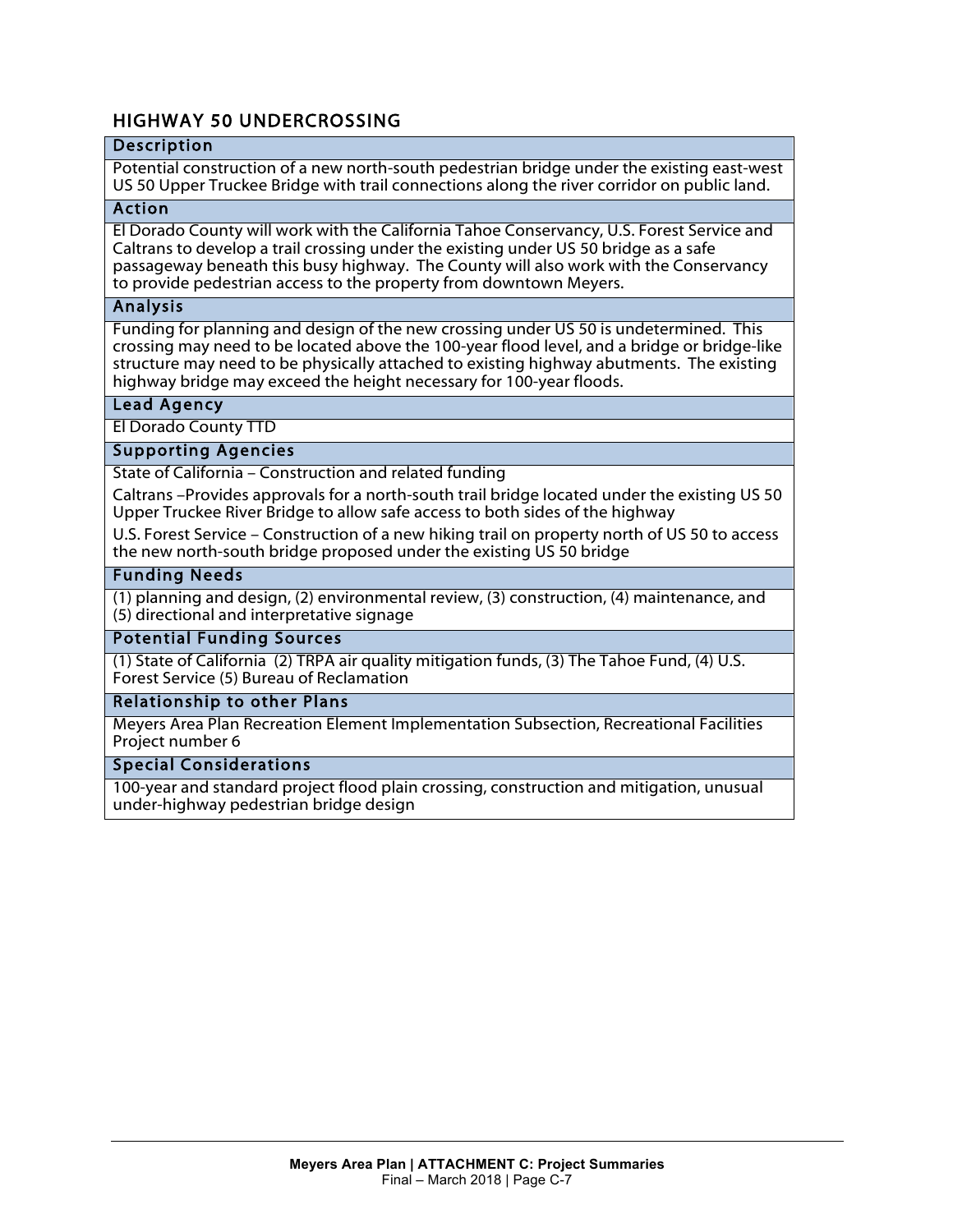# EAST SAN BERNARDINO TRAIL

# Description

The construction of a new Class I multi-use or shared-use trail and bridge over the Upper Truckee River, connecting East and West San Bernardino Avenues, would provide a safe and direct year-round connection between North Upper Truckee and Meyers neighborhoods. This trail would pass through Tahoe Paradise Park and cross the river at the general location of the sheet metal/sewer line protection wall constructed in the river by South Tahoe Public Utility District. The proposed trail would be located on land owned or managed by the Tahoe Paradise Park District and the United States Forest Service. A new class II bike route would be designated along West San Bernardino Avenue from Tahoe Paradise Park to Apache Avenue and the Lake Tahoe Environmental Magnet School.

#### Action

El Dorado County will work with the affected property owners and STPUD to obtain ROW, special use permits (USFS), and other necessary access, construction and maintenance agreements. El Dorado County would be responsible for securing funding for construction and maintenance of the trail, including winter snow removal. The lower parking area at Tahoe Paradise Park could serve as the construction staging area for the trail

## Analysis

The new trail would be approximately one-quarter mile in length and would cross the Upper Truckee River in one location. The floodplain for the river would need to be surveyed and the bridge would be constructed to minimize impacts on the floodplain. An environmentally acceptable design for the trail would also need to be developed for construction in the TRPA verified stream environment zone (SEZ). The future of the existing STPUD sheet metal should be determined and considered in the environmental analysis and design for the bridge. This wall was constructed to stop a moving head-cut on that threatened the existing sewer line under the river. As a result, the River Thalweg below the wall is approximately three to four feet lower than the Thalweg above the wall, and is a significant barrier to fish migration and safe navigation on the river. Design of the bridge should be closely coordinated with the Upper Truckee River Tahoe Paradise Reach Enhancement Project.

## Lead Agency

El Dorado County

#### Supporting Agencies

Tahoe Paradise Park District – ROW dedication and snow removal on USFS managed land and in the park with funding from El Dorado County

U.S. Forest Service – Special use permit for new trail route on federal land

CA Tahoe Conservancy – Funding and design assistance

El Dorado County –snow removal on Class II street routes

STPUD – Design assistance for construction over or near sewer lines, especially at river crossing

California Department of Fish and Game and U.S. Army Corp of Engineers – Bridge design and possible remediation of impacts from river head-cut and STPUD sheet metal wall

Tahoe Regional Planning Agency – land capability determinations, groundwater determinations

Tahoe Metropolitan Planning Organization (TMPO) and Tahoe Transportation District (TTD) – planning and potential funding

#### Funding Needs

(1) planning and design, (2) environmental review, (3) construction, (4) maintenance, and (5) directional and interpretative signage and pavement striping

#### Potential Funding Sources

(1) El Dorado County, Measure S? (2) CA Tahoe Conservancy (3) TRPA air quality mitigation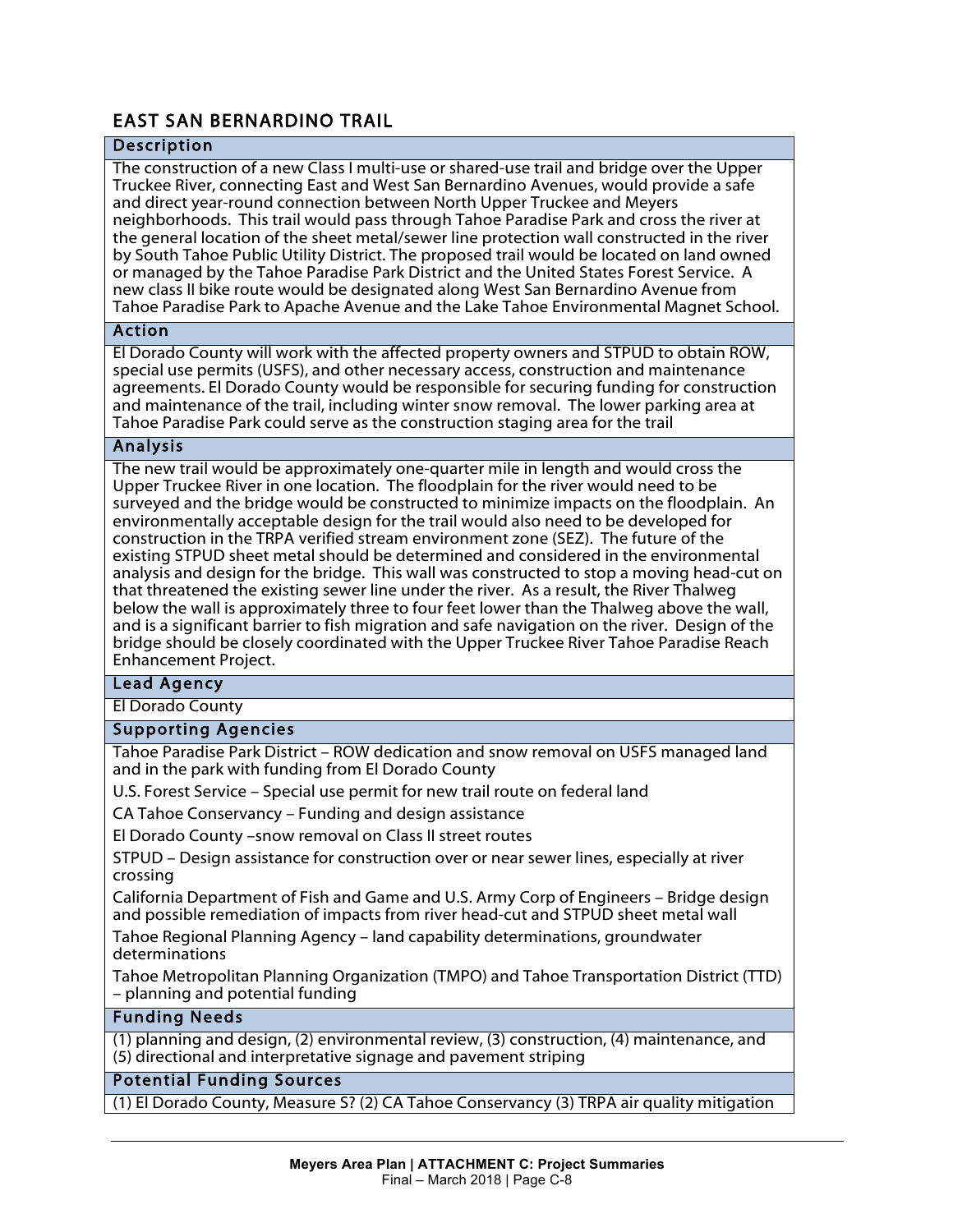funds, (4), Tahoe Metropolitan Planning Organization and Tahoe Transportation District (sustainability and safe routes to school grants), (5) The Tahoe Fund, (6) U.S. Forest Service

## Relationship to other Plans

Lake Tahoe Region Bicycle and Pedestrian Plan (TRPA)

Meyers Area Plan Transportation and Circulation Element Goal 6, Policy 6.2

Meyers Area Plan Transportation and Circulation Element Implementation Subsection, Pedestrian/Bicycle Facilities Project number 15

Meyers Area Plan Recreation Element Goal 2, Policy 2.1

#### Special Considerations

100-year and standard project floodplain crossing, fish migration, stream environmental zone construction and mitigation, existing and planned river restoration efforts

# MEYERS LOOP MULTI-USE TRAIL AND TRAILHEAD

#### Description

Construct a multi-use trail that provides transportation and recreational connectivity between the Meyers Community Center and surrounding recreation and residential areas. The trail should eventually provide a loop that connects the Meyers Community Center to Washoe Meadows State Park, utilizing existing trails where possible. The project should include a trailhead that includes parking and information on surrounding recreation amenities. Maps and other information on trail connectivity should be provided at public parking areas within the Meyers Town Center to encourage parking at appropriate sites within Meyers and non-motorized access to recreational trails surrounding the plan area.

#### Action

Construct a trailhead with public parking and signage near the US 50 and SR 89 intersection on the privately owned parcel (former Tveten gas station) or if it cannot be acquired, on USDA Forest Service lands. Provide a Class 1 multi-use trail leading north from the trailhead to access Washoe Meadows State Park utilizing federal, state and Tahoe Paradise Resort Improvement District owned lands. Provide a new Class 1 segment connecting the trailhead to the existing Pat Lowe multi-use trail to the east, and to the North Upper Truckee Road to the west in the Caltrans US 50 ROW.

#### Analysis

Formal trailhead access to the new Class 1 multi-use trail would be provided adjacent to US 50 near the existing Caltrans chain up area. The existing informal parking area at the northeast corner of the Upper Truckee River/US 50 bridge on Forest Service lands could also be improved or expanded to accommodate additional use of the Upper Truckee River Meadow area. This trailhead would be a regional large-scale trailhead with 20+ parking spaces and developed facilities. Facilities should include some combination of permanent restrooms, interpretive signage, drinking water, picnic tables, benches, bear-proof trash/recycling receptacles, shade trees or structures, and large-scale maps. Regional trailheads may also contain transit stops and/or transit shelter to allow multi-modal access to the trail network; it is intended to draw all types of visitors.The trailhead could be modeled after the Kahle Drive facility (completed on USDA Forest Service lands in 2013) that is approximately 12,000 square feet with 23 parking spaces (including handicapped spaces), a kiosk, two picnic tables, bicycle racks, a bear-proof garbage can, and a six-stall restroom building. The Kahle Drive facility is shown in the following site plan.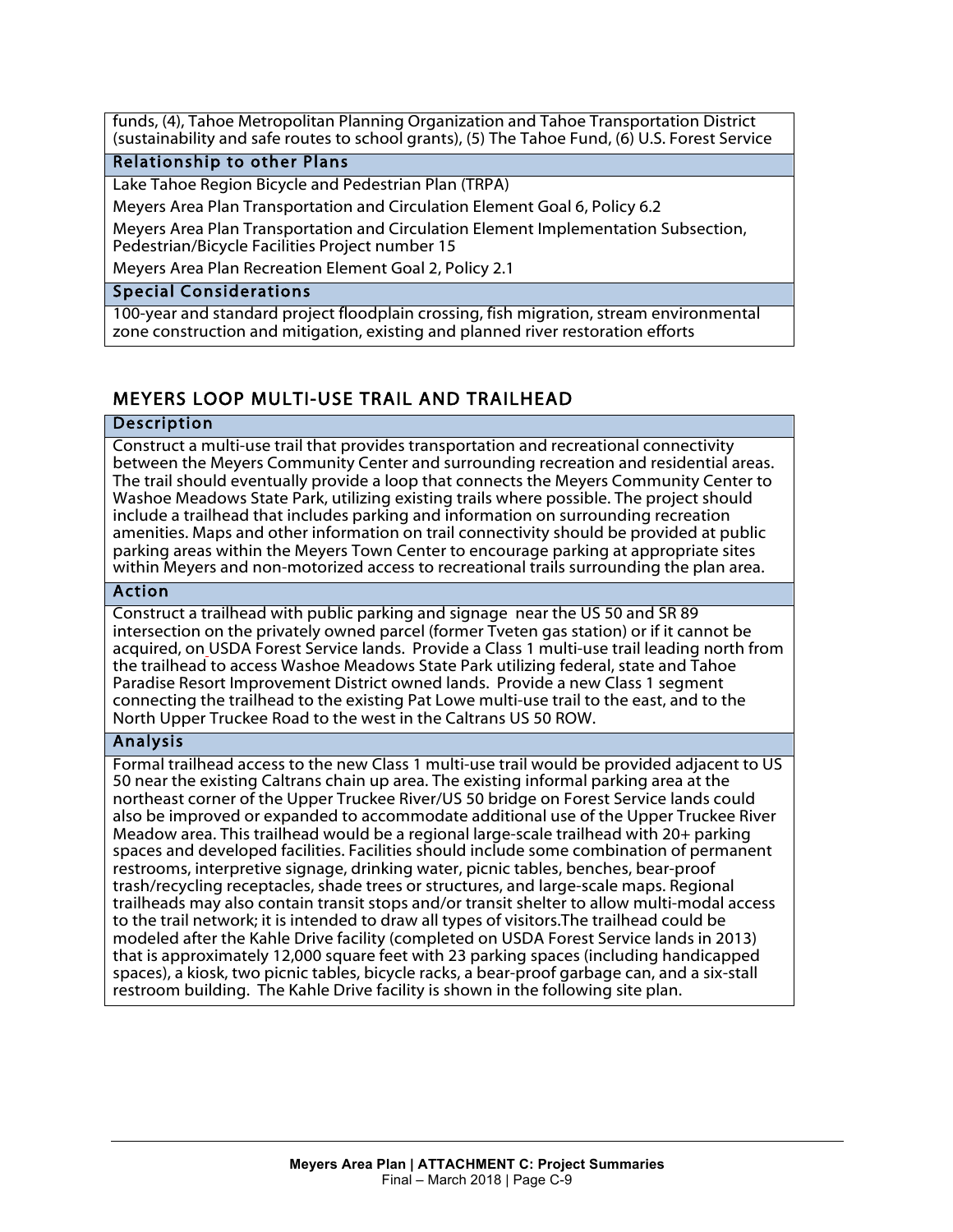

# Lead Agency

Tahoe Transportation District

#### Supporting Agencies

Tahoe Paradise Resort Improvement District – right of way and trail layout

Caltrans – Access to trailhead through US 50 ROW

USDA FS – special use permit for activities on federal lands

El Dorado County – permitting for the site improvements

CA State Parks – multi-use trail planning and construction on state lands

CA Tahoe Conservancy – funding assistance

#### Funding Needs

(1) Planning Design – Trailhead and multi-use trail design, (2) Agency Processing – Easement acquisition and special use permits, (3) Construction – Trailhead and multi-use trail construction, (4) Operation – Trailhead operation (e.g., kiosk and bathrooms), and (5)Maintenance – Trailhead and multi-use trail maintenance.

#### Potential Funding Sources

State of California: California Tahoe Conservancy, Wildlife Conservation Board, and Caltrans California Bicycle Transportation Account.

Federal Government. MAP-21, Moving Ahead for Progress in the 21st Century (2012 Federal Transportation Investment bill). MAP-21 is effective October 1, 2012 through September 30, 2014. The most significant changes from the previous authorizing bill, SAFETEA-LU, are program consolidation, performance based planning, and funding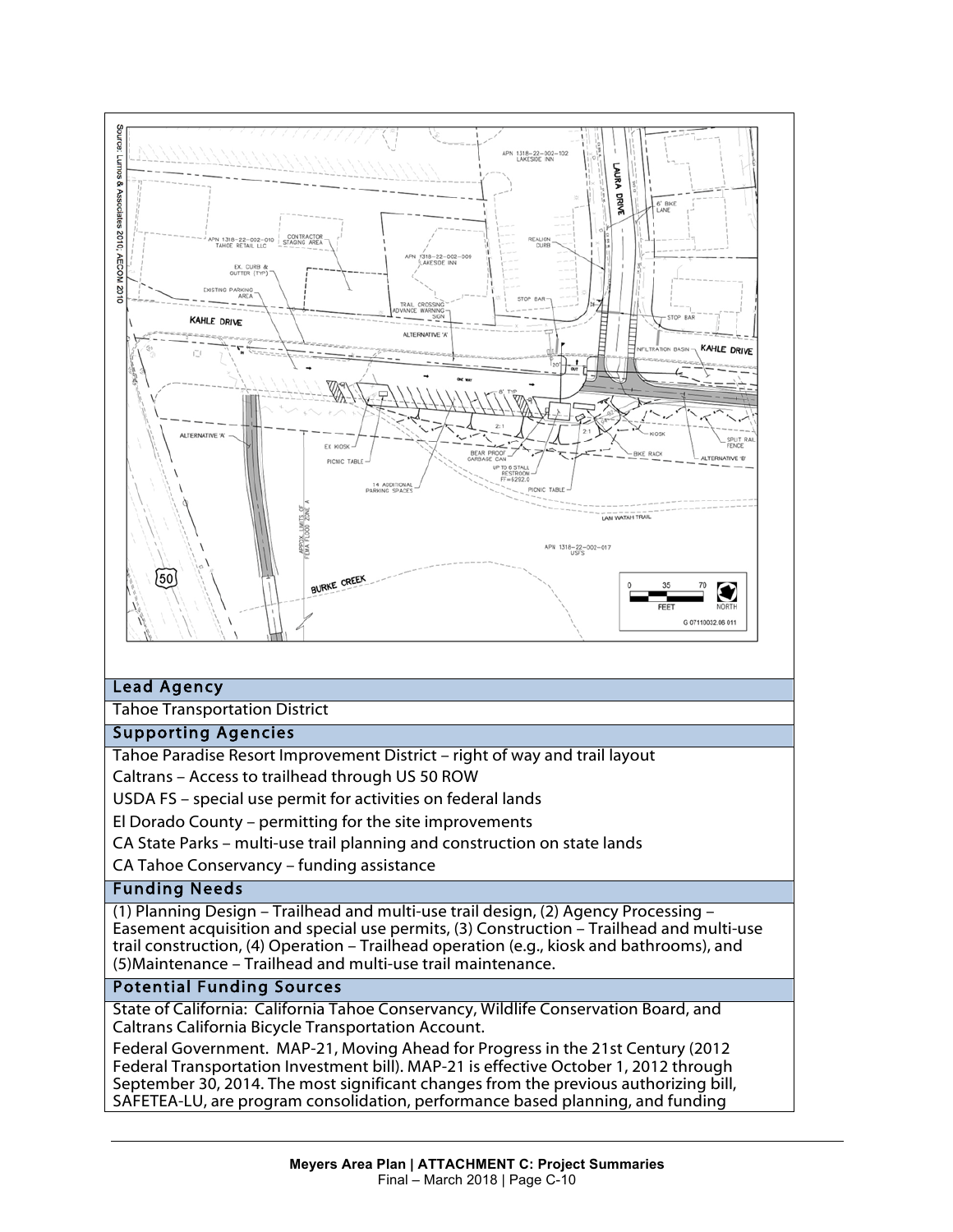allocations. While Tahoe-specific funding language was not carried forward in MAP-21, two programs provide opportunities for the Lake Tahoe Region. They are the Federal Lands Access Program and Federal Lands Transportation Program. These new programs replace the Federal Lands Highway program going forward and look to improve connections to public lands from urban areas and circulation improvements within federally-managed recreation areas.

## Relationship to other Plans

Meyers Area Plan Standards and Guidelines Subsection C.1.g

Meyers Area Plan Transportation and Circulation Element Goals 5 and 6

Meyers Area Plan Transportation and Circulation Element Parking Facilities Project number 13, and Pedestrian/Bicycle Facilities Project number 18

Meyers Area Plan Recreation Element Trail System Project number 3

#### Special Considerations

Caltrans Encroachment Permit and a USDA FS special use permit would likely be required.

# EAST MEYERS TRAILHEAD

#### Description

Construct a trailhead on State owned property off US 50 at the eastern edge of the Meyers Community Center District. Trailhead should include public parking and signage, and provide access to the existing unpaved trail connecting to Oneidas St., and the existing Class 1 trail through Meyers and along US 50 to the City of South Lake Tahoe.

#### Action

Construct a trailhead with public parking and signage southeast of the US 50 and Pioneer Trail intersection on state owned lands. Provide a Class 1 multi-use trail connection to the existing Pat Lowe trail that travels southwesterly through Meyers and to the intersection of US 50 and Pioneer Trail to access the County's Sawmill Class 1 multi-use trail. Provide a connection to the existing unpaved trail that traverses USDA FS lands east to Oneidas St.

#### Analysis

Formal trailhead access to the existing Class 1 multi-use trails and unpaved trail located on USDA FS lands would be provided adjacent to US 50 on state owned lands at the far northeast end of the Area Plan boundary.

This trailhead would be a small to moderately-sized trailhead with 5-20 parking spaces and support facilities, such as signage/kiosk, bear-proof trash/recycling receptacles, picnic tables, and bicycle racks. Signage will likely include large-scale maps of the trail network. This trailhead is intended to appeal primarily to local users whose primary goal is recreation, but will occasionally be utilized by individuals whose primary goal is transportation (e.g., bicycle commuters).

#### Lead Agency

Tahoe Transportation District

#### Supporting Agencies

Caltrans – Access to trailhead through US 50 ROW

CA Tahoe Conservancy – land transfer or easement and funding assistance

USDA FS – special use permit for connection to existing informal trails on federal lands

El Dorado County – permitting for the site improvements

#### Funding Needs

(1) Planning Design – Trailhead and multi-use trail connection design, (2) Agency Processing – Easement acquisition and special use permits, (3) Construction – Trailhead and multi-use trail construction, (4) Operation – Trailhead operation (e.g., kiosk and trash),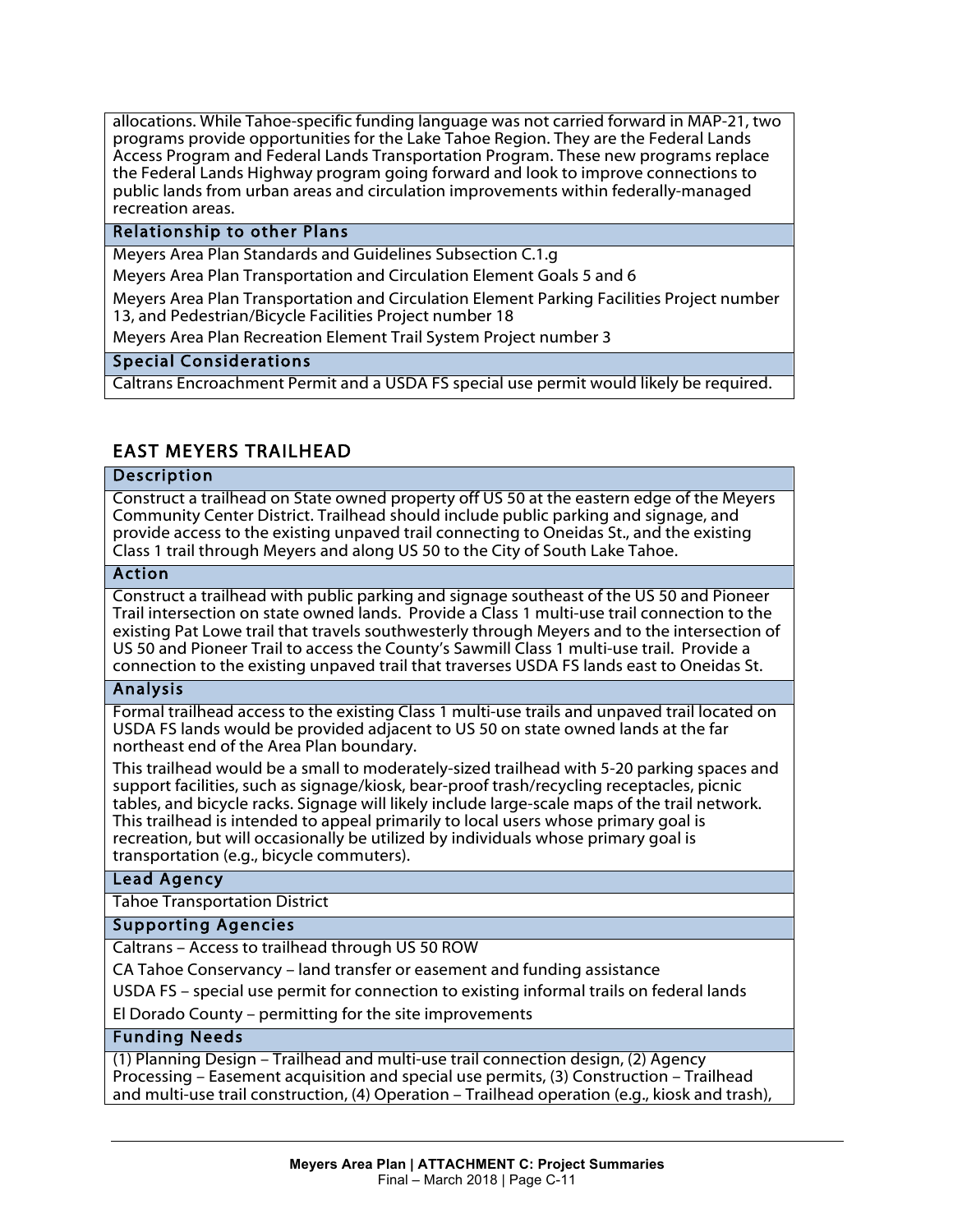and (5) Maintenance – Trailhead and multi-use trail maintenance.

#### Potential Funding Sources

State of California: California Tahoe Conservancy, Wildlife Conservation Board, and Caltrans California Bicycle Transportation Account.

Federal Government. MAP-21, Moving Ahead for Progress in the 21st Century (2012 Federal Transportation Investment bill). MAP-21 is effective October 1, 2012 through September 30, 2014. The most significant changes from the previous authorizing bill, SAFETEA-LU, are program consolidation, performance based planning, and funding allocations. While Tahoe-specific funding language was not carried forward in MAP-21, two programs provide opportunities for the Lake Tahoe Region. They are the Federal Lands Access Program and Federal Lands Transportation Program. These new programs replace the Federal Lands Highway program going forward and look to improve connections to public lands from urban areas and circulation improvements within federally-managed recreation areas.

#### Relationship to other Plans

Meyers Area Plan Standards and Guidelines Subsection C.1.g

Meyers Area Plan Transportation and Circulation Element Parking Facilities Project number 13, and Pedestrian/Bicycle Facilities Project number 18

Meyers Area Plan Recreation Element Trail System Project number 3

#### Special Considerations

Conservancy Easement, Caltrans Encroachment Permit and a USDA FS special use permit would likely be required.

# MEYERS SUSTAINABLE MOBILITY PHASE II

#### Description

Roadway and intersection improvements to reduce congestion, calm traffic, and improve pedestrian safety. Improvements may include: stamped concrete center lane, signage improvements, reverse ingress-egress at Visitor Center, and/or turn lanes or other intersection improvements at US 50 and N. Upper Truckee Road, and US 50 and S. Upper Truckee Road.

#### Action

El Dorado County will implement sustainable mobility improvements along the US 50 corridor to reduce traffic congestion and calm traffic to promote non-automobile forms of transportation. Improvements may include a roundabout at the US 50 and Apache fourway intersection, the installation of stamped concrete shoulders and center turn land to calm traffic, and/or the installation of turn lanes at the North and South Upper Truckee Roads and US 50 intersections.

#### Analysis

As a major throughway, US 50 presents an obstacle to local vehicular traffic and nonautomobile forms of transportation. Intersection improvements and traffic calming features can improve the utility of the US 50 corridor for all transportation users

#### Lead Agency

El Dorado County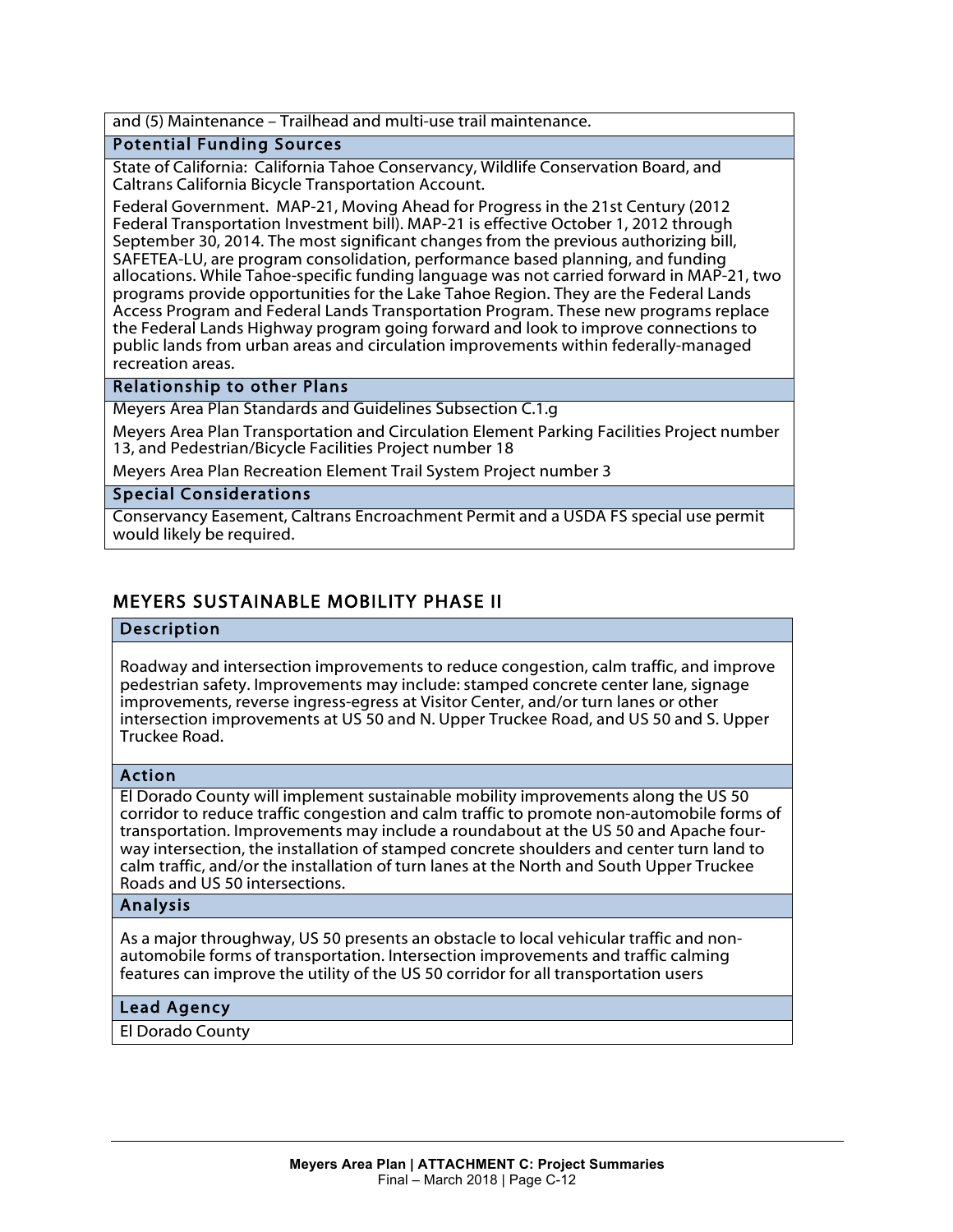## Supporting Agencies

CalTrans – encroachment permit TRPA – permitting and funding assistance

#### Funding Needs

(1) planning and design, (2) permitting and compliance, (3) construction, (4) operations and maintenance

#### Potential Funding Sources

El Dorado County funds, Tahoe Transportation District, CalTrans planning or mitigation funds, TMPO transportation planning funds, TRPA Air Quality Mitigation Funds

#### Relationship to other Plans

Regional Transportation Plan

#### Special Considerations

Intersection improvements should consider the variable traffic patterns associated with weekend visitors. Caltrans currently has no excess ROW parcels identified for relinquishment along US Highway 50

# AGRICULTURAL INSPECTION STATION RELOCATION PROJECT

#### Description

The California Department of Food and Agriculture maintains and operates the Meyers Inspection Station along US 50 near the center of the plan area. The inspection station's role is to prevent unwanted agricultural pests, hosts or other organisms from entering the state. However, the station presents traffic congestion and impacts the aesthetics and community character of Meyers.

## Action

Relocate the agricultural inspection station to outside of the Meyers Area Plan to improve community character, scenic quality, traffic flow, and pedestrian and bicycle safety.

#### Analysis

Based on a July 2, 2013 conversation with Matt Pastel (CA Department of Agriculture), relocation of the Meyers station is not a high priority because other stations create greater traffic congestion problems. Funding for ongoing operation of the station is uncertain because of budget cuts. Funding is authorized in small increments (e.g., six months at a time). Decisions regarding future funding for operation of the station are at the Department of Agriculture Secretary level (and Governor's office).

Mr. Pastel indicated that a preferred location for the inspection station would be Highway 88 near Woodfords – to capture more of the commercial traffic. Costs to relocate other State inspection stations are upwards of \$34,000,000 (CA share). However, if a station were located in Woodfords, it could be done with a much smaller portable facility (trailer and generator) at a much lower cost. The major relocation costs would be the removal of the existing facility, but no estimate has been prepared for station demolition.

#### Lead Agency

California Department of Food and Agriculture, Bill Thompson, Meyers Station Manager: 530 577 2196, or Matt Pastel, Sacramento: 916 403 6701

#### Supporting Agencies

Caltrans – Reconfiguration of US 50

El Dorado County – permitting reuse of the site

Alpine County – permitting new Ag inspection station near Woodfords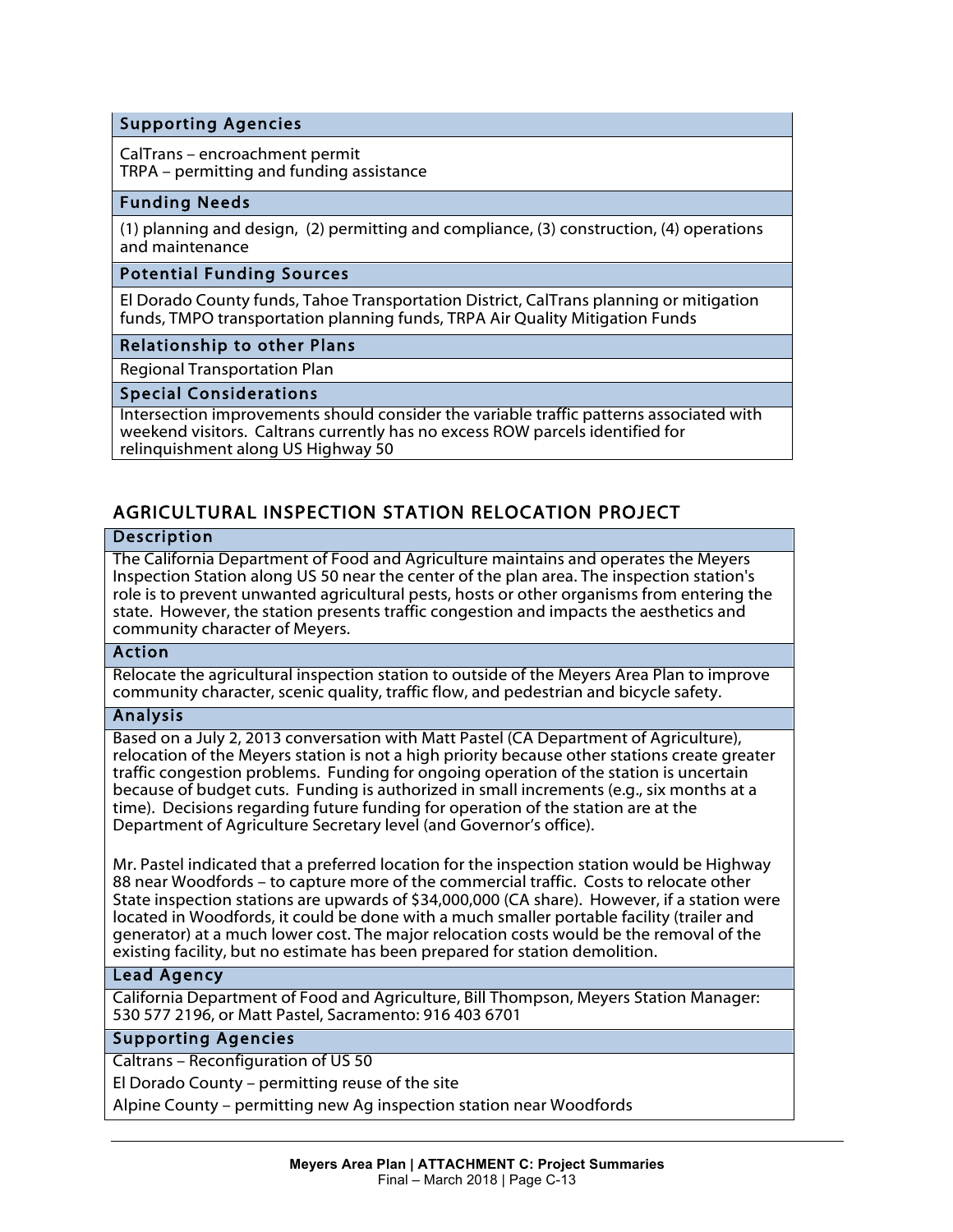#### Funding Needs

(1) Land – Site acquisition in Alpine County, (2) Planning Design – Reuse plans for the Meyers US 50 ROW, and (3) Construction – Demolition of the existing building and roadway reconfiguration.

#### Potential Funding Sources

No funding sources identified by State for relocation. Operations budget could be reduced for smaller facility in Woodfords.

#### Relationship to other Plans

Meyers Area Plan Standards and Guidelines Subsection C.1.k

Meyers Area Plan Public Services Goal 3

Meyers Area Plan Transportation and Circulation Element Streets and Highways Project Number 2

#### Special Considerations

N/A

# UPPER TRUCKEE RIVER ENHANCEMENT PROJECT

#### Description

Stabilize eroding banks and remove/improve existing river bed structure of the Tahoe Paradise Reach of the Upper Truckee River.

#### Action

El Dorado County will work with the Tahoe Resource Conservation District (TRCD) to secure funding for planning, design, environmental documentation and construction to enhance the Tahoe Paradise Reach of the Upper Truckee River, including stabilizing the eroding river banks, improving the existing river bed structure and improving the overall recreational experience.

#### Analysis

An environmental assessment (EA) of the Upper Truckee River, including the Tahoe Paradise Reach, was prepared by the firm of Swanson Hydrology and Geomorphology in March 2004. The EA evaluated several project alternatives using a variety of river restoration treatments along with estimated costs for each alternative. The TRCD has pursued conceptual ideas for improving sections of the Upper Truckee River near Lake Baron in Meyers. While design ideas are very preliminary at this time, they may involve bank stabilization, removal of debris and structures in the channel, and recreation improvements.

#### Lead Agency

Tahoe Resource Conservation District

#### Supporting Agencies

CA Tahoe Conservancy – Funding and design assistance

Tahoe Regional Planning Agency – Funding and environmental review assistance

Lahontan Regional Water Quality Control Board – Funding and design assistance

Department of Interior, Bureau of Reclamation (BOR)

U.S. Forest Service

Tahoe Paradise Resort Improvement District

Funding Needs

(1) Planning and design, (2) environmental review, (3) construction, and (4) maintenance.

## Potential Funding Sources

(1) CA Tahoe Conservancy, (2) TRPA water quality mitigation funds, (3) BOR,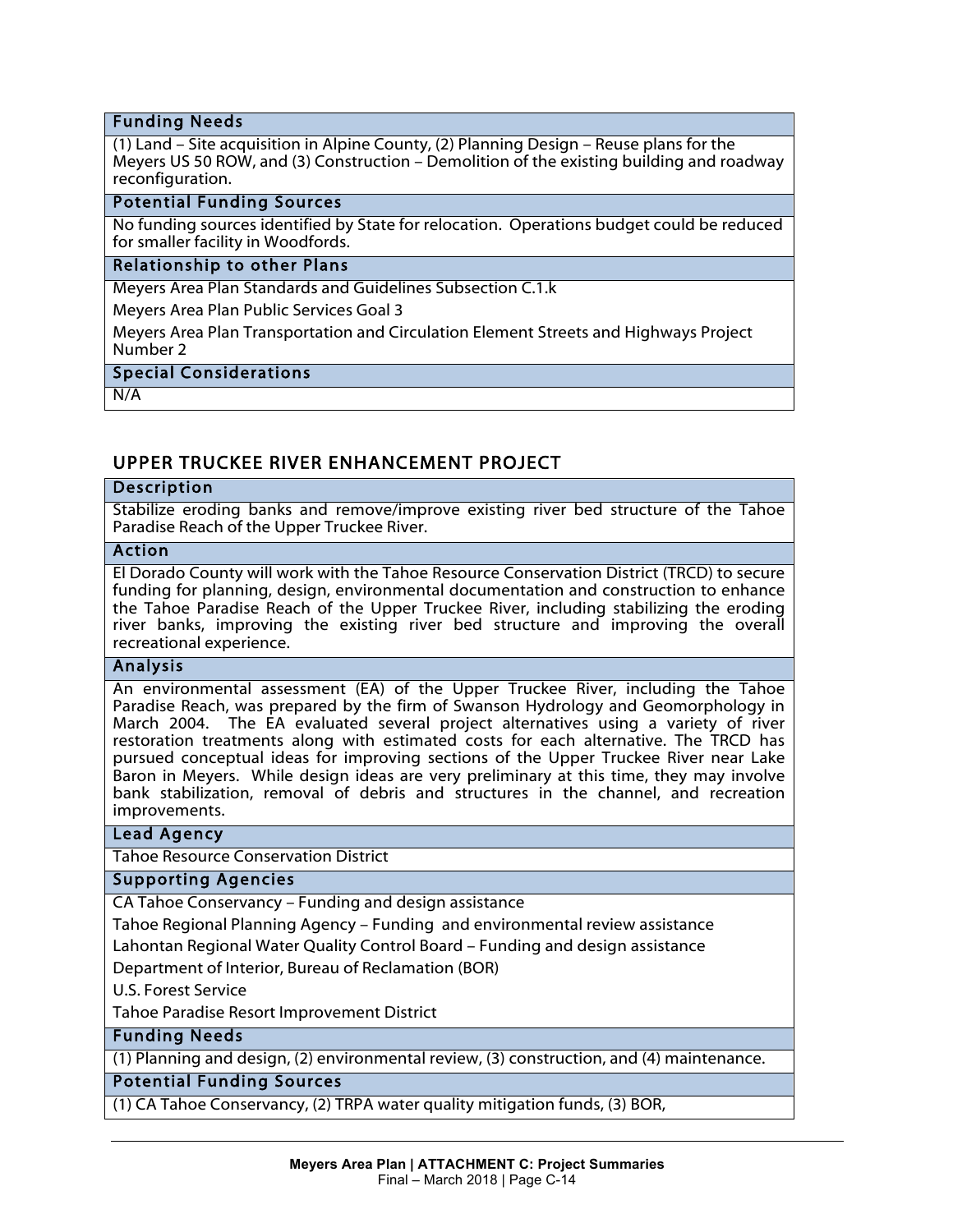(4) Lahontan, (5) USFS and (6) The Tahoe Fund.

#### Relationship to other Plans

Meyers Area Plan Environmental Conservation Element Soil Conservation Project number 12

Meyers Area Plan Environmental Conservation Element Goal 7

#### Special Considerations

Most of the land along the river in this area is in public ownership (USFS), making access for restoration efforts more readily available.

# ENHANCED STREET SWEEPING

#### Description

Enhance ongoing street sweeping operations using the best available technology.

#### Action

El Dorado County will work with the California Department of Transportation (Caltrans) to develop a coordinated street/highway sweeping operations plan for US 50, SR 89 and all paved County streets and roads in Meyers using sweepers with the best available technology. Said plan shall include enhanced street sweeping operations consistent with the El Dorado County Pollutant Load Reduction Plan, to reduce sources of roadway dust.

#### Analysis

The El Dorado County Pollutant Load Reduction Plan includes implementation measures, such as enhanced street sweeping and abrasive controls, for achieving required load reduction targets related to the Lake Tahoe TMDL. El Dorado County currently has acquired a high efficiency vacuum sweeper with a regeneration air system. Additional enhancement measures being pursued by El Dorado County include changing sweeping frequencies, targeting high use areas (intersections, high use streets), tandem sweeping and GPS equipped sweepers to track and measure effectiveness. El Dorado County is currently working with Caltrans to coordinate and share information relative to sweeping operations.

#### Lead Agency

El Dorado County

#### Supporting Agencies

**Caltrans** 

Tahoe Regional Planning Agency

Lahontan Water Quality Control Board

## Funding Needs

(1) High efficiency sweepers, (2) GPS equipment

Potential Funding Sources

(1) TRPA air quality mitigation funds, (2) El Dorado County Air Quality Management District, (3) The Tahoe Fund, (4) Southern Nevada Lands Management Act (SNPLMA)

## Relationship to other Plans

Lake Tahoe TMDL Plan (TRPA) Meyers Area Plan Environmental Conservation Element Water Quality Project number 1

# Special Considerations

Street sweeping technologies improve over time.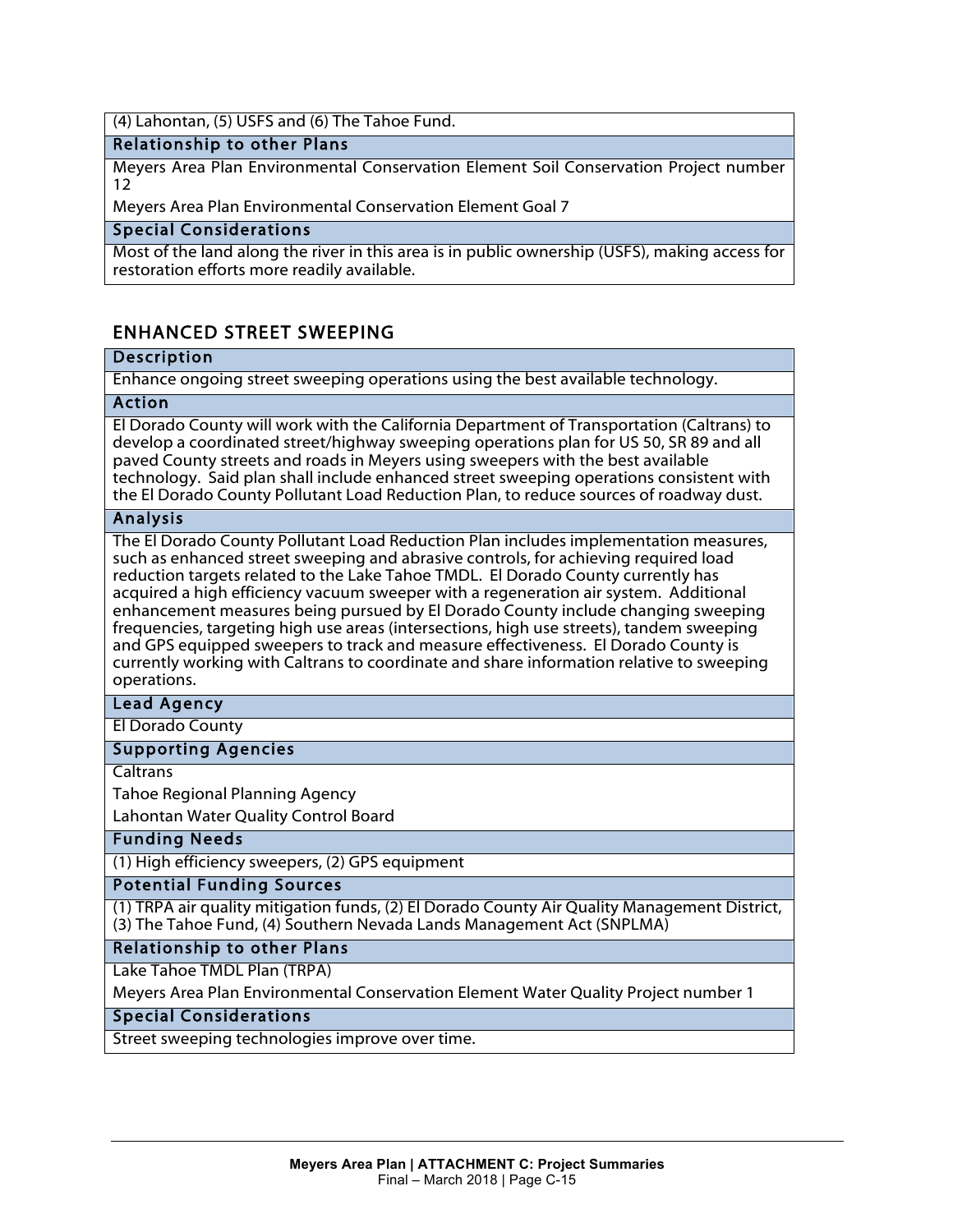# PAT LOWE TRAIL SNOW REMOVAL

# Description

Remove and keep clear snow and ice from the Pat Lowe Trail on both sides of US 50 in downtown Meyers.

## Action

El Dorado County will work the California Department of Transportation (Caltrans) and highway frontage property owners to remove and keep clear snow and ice from the Pat Lowe Trail.

## Analysis

The Pat Lowe Trail follows both sides of US 50 from the intersection of SR 89 to Pioneer Trail for a distance of about one mile. A short section of this trail follows the east side of SR 89 to Pomo Street. Except for small sections of trail that are occasionally cleared of snow by property owners, this trail is not maintained in winter months, which is a hindrance to non-vehicular circulation in the downtown area.

## Lead Agency

El Dorado County

Supporting Agencies

N/A

## Funding Needs

(1) Snow removal equipment, (2) operator (either a private contractor or El Dorado County staff), and (3) equipment maintenance,

#### Potential Funding Sources

(1) El Dorado County Measure R, (2) TRPA Air Quality Mitigation Funds

# Relationship to other Plans

Meyers Area Plan Transportation and Circulation Element Goal 8, Policy 8.2

Meyers Area Plan Transportation and Circulation Element Streets and Highways Project number 5 and Pedestrian/Bicycle Facilities Project number 17

Meyers Area Plan Recreation Element Trail System Project number 4

Special Considerations

Deep snow may occasionally prevent complete snow removal, cause the creation of high and/or unstable berms and snow walls, and cause ice build-up.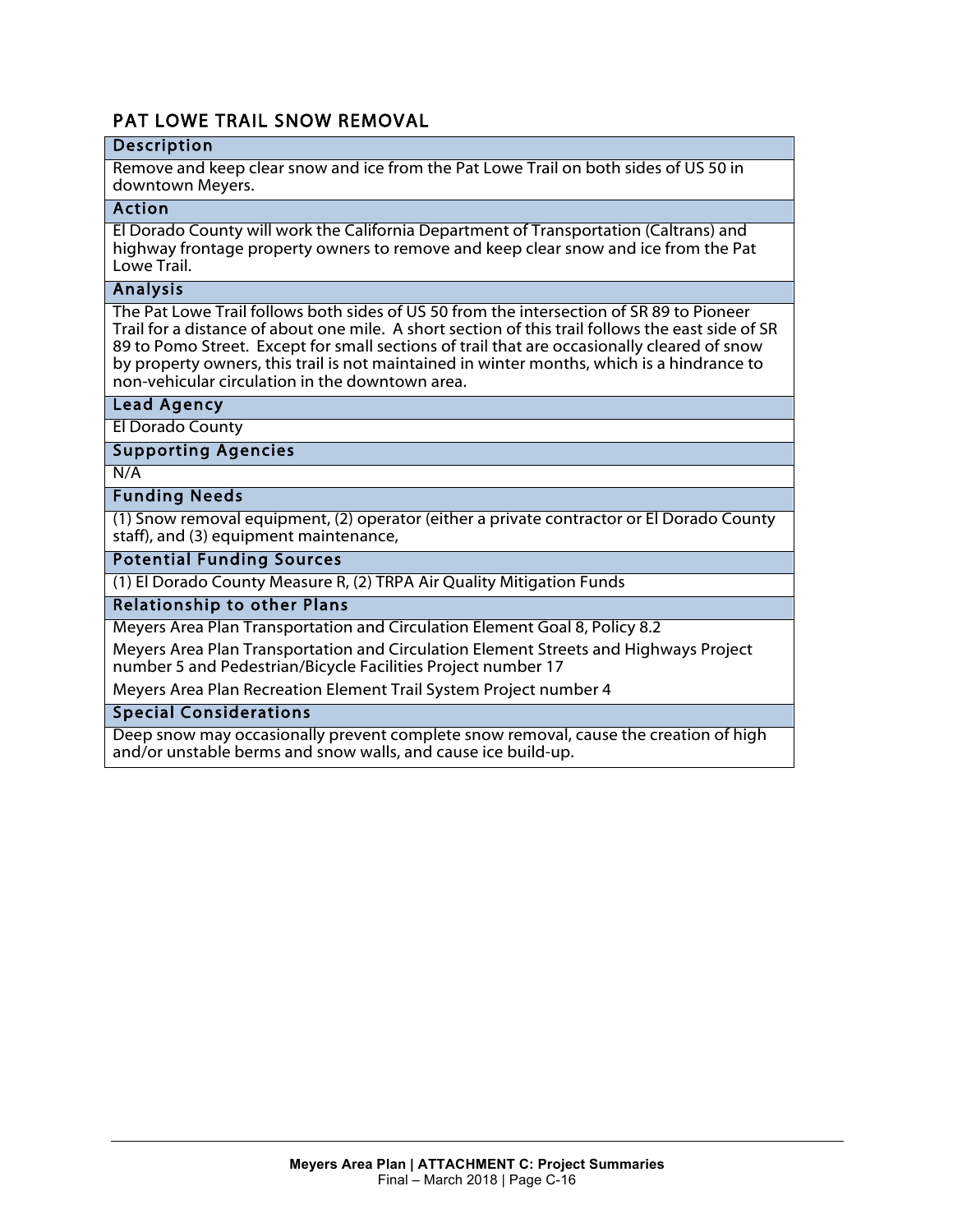# FORM A NON-PROFIT ORGANIZATION FOR MEYERS

# Description

An IRS 501 (c) (3) charitable organization, 501 (c) (6) non-profit business league, or similar non-profit public benefit organization, should be formed in Meyers to assist with fundraising efforts for public works, public benefit, and environmental projects specifically identified in the Meyers Area Plan.

#### Actions

Meyers citizens or businesses will organize and incorporate a new non-profit charitable organization or business league under federal and state regulations. This will require drafting of bylaws and articles of incorporation; designation of corporate officers; drafting of corporate resolutions; and the establishment of bank accounts, a business location, operational procedures, and other requirements necessary for the establishment of a new non-profit corporation.

## Analysis

Charitable organizations, business leagues and other public benefit business associations are common in the United States and help provide alternative funding for public projects, especially in established business districts. Currently, no such association exists for Meyers.

#### Lead Agency

No lead agencies have been identified – this will be a private endeavor.

## Supporting Agencies and Organizations

Internal Revenue Service, California Secretary of State, El Dorado County, Chambers of Commerce, and the National Council of Nonprofits-California Chapter (CalNonprofits)

# Funding Needs

Initial funding to cover legal fees and licenses associated with incorporation. Ongoing funding for future operations including legal fees, accounting and staffing.

#### Potential Funding Sources

Meyers Businesses and individuals.

Relationship to other Plans

Provides alternative funding for Meyers Area Plan implementation projects that may be unfunded or only partially funded by governments.

#### Special Considerations

Non-profit organizations require financial and time commitments by its members and supporters, and must be sustainable in order to be successful. The bylaws for this organization should be focused on projects identified in the Meyers Area Plan.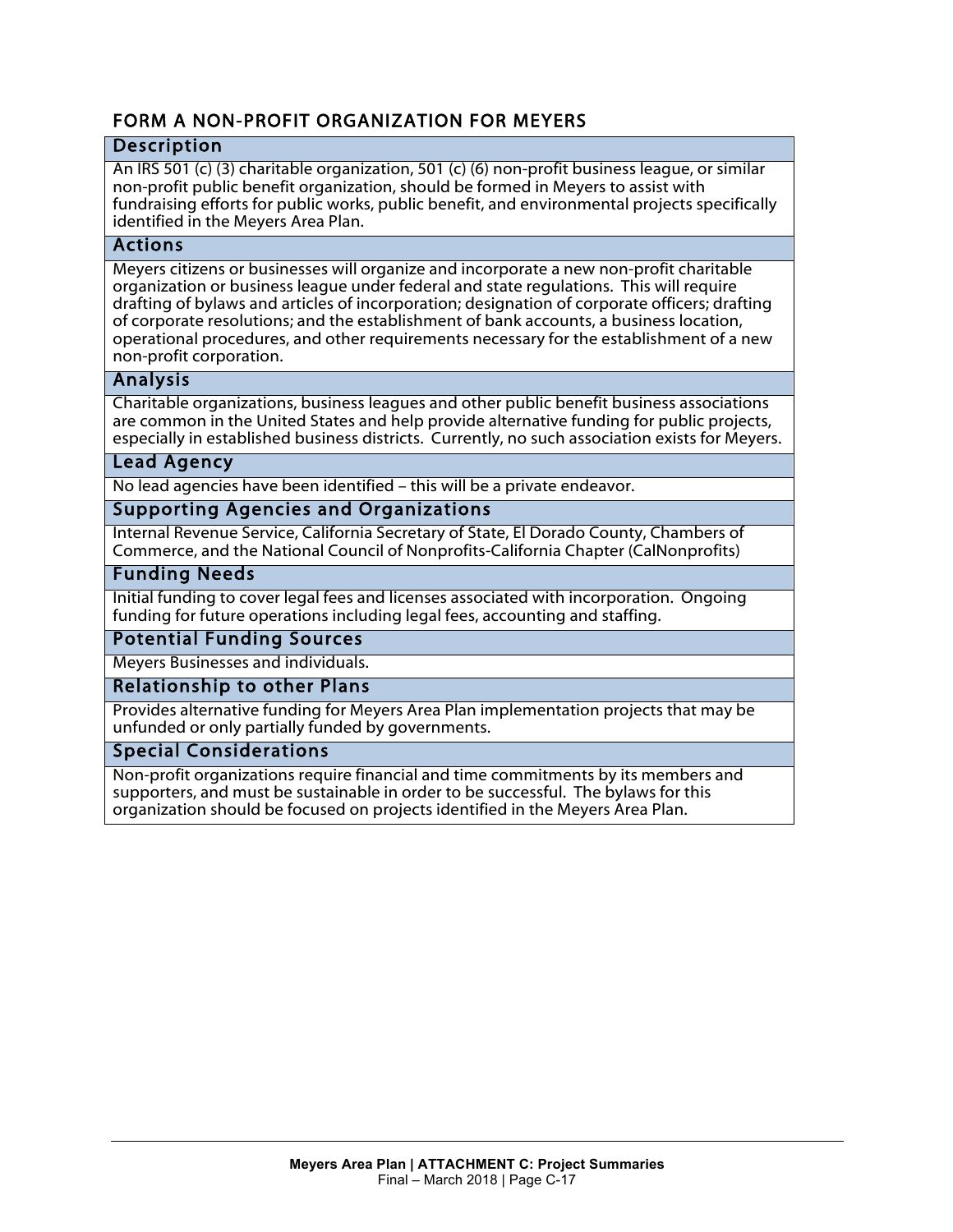# MONITORING AND TREATING INVASIVE SPECIES

## Description

Treatment and removal of invasive weeds throughout the Meyers corridor allows for the establishment of a more desirable vegetative community, and improves the appearance of the streetscape. Soil amendments and alternate snow removal practices would need to occur simultaneously with weed treatments. Weed control along the bike trail would help prevent the spread of invasive weeds into neighboring areas, and can restore or enhance the ecosystem benefits provided by a more native landscape.

#### Action

The Tahoe Resource Conservation District (TRCD) will identify invasive weeds for treatment and will contract out to a certified herbicide applicator to perform the control work.

#### Analysis

Removal and control of invasive weeds in the Meyers corridor is an important consideration for improving the general aesthetics for business owners and bike trail users. It is also critical for preventing the spread of invasive weed species throughout the proposed bike trail connections and improvements included in the Recreation Element.

## Lead Agency

Tahoe Resource Conservation District (TRCD)

## Supporting Agencies/Organizations

Caltrans - roadway treatment and monitoring on state highways

U.S. Forest Service – roadway and trail treatment on federal land

CA Tahoe Conservancy – potential funding

Tahoe Regional Planning Agency – planning and potential funding

Tahoe Metropolitan Planning Organization (TMPO) – planning and potential funding

Lake Tahoe Basin Weed Coordinating Group

League to Save Lake Tahoe

## Funding Needs

(1) Comprehensive weed survey, (2) Weed treatment, (3) Follow-up treatment

# Potential Funding Sources

Possibly future EPA sponsored CWP funding through SNPLMA, 319 Federal Grant funds, the state funded IRWM, and the Tahoe Fund.

#### Relationship to other Plans

Meyers Area Plan Environmental Conservation Element Vegetation and Wildlife Project number 15

# Special Considerations

US 50 Snow removal operations will need to be modified to accomplish long term success related to soil health and revegetation. Permission from private landowners is necessary prior to remove of invasive weeds on private properties.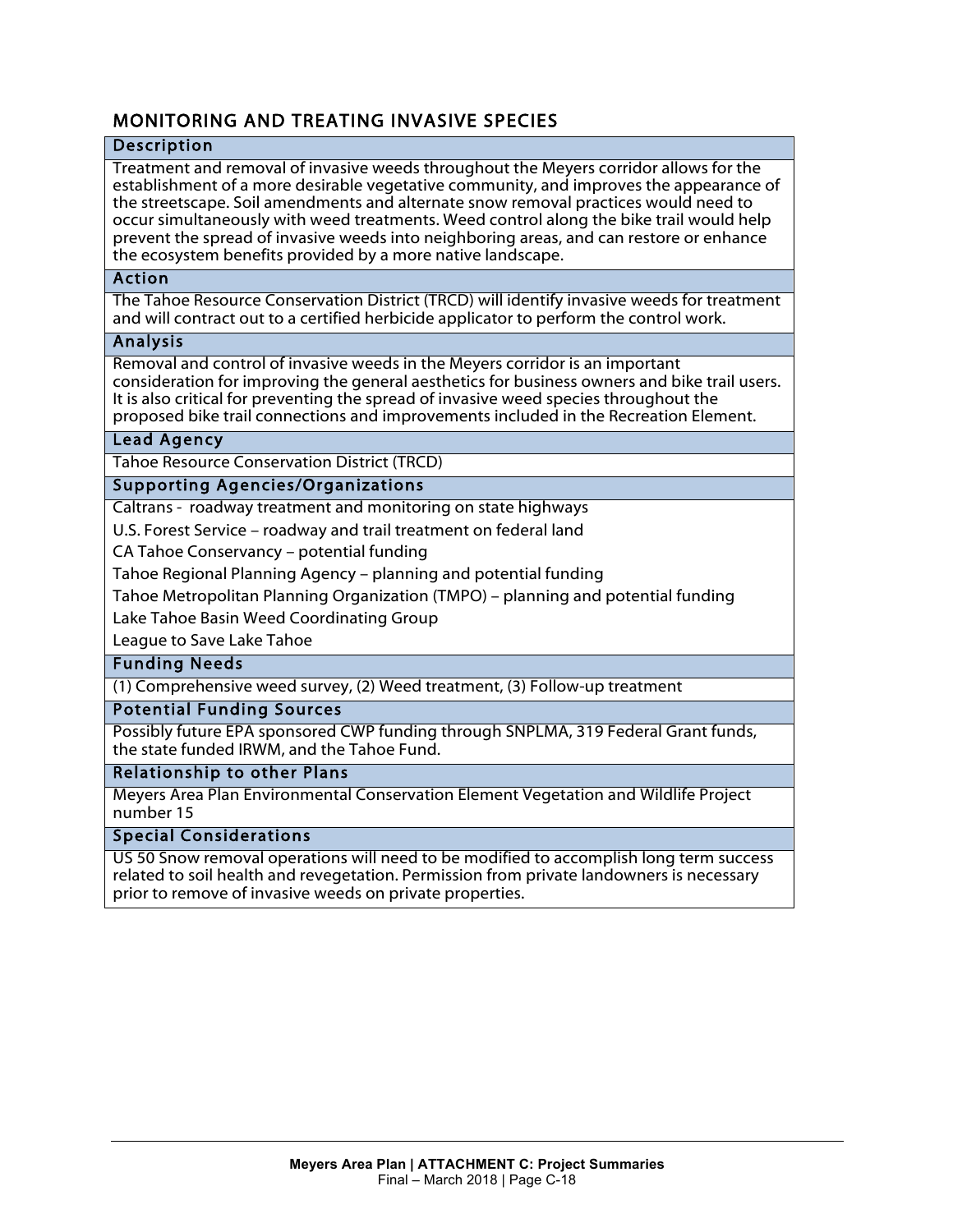# INTEGRATE WASHOE MEADOWS STATE PARKS GENERAL PLAN

# Description

Actively participate in the development of the Washoe Meadows State Park General Plan to ensure it provides recreational opportunities, trail connectivity, and environmental improvements consistent with the Meyers Area Plan Vision.

## Action

The Meyers Advisory Committee (MAC) will work with California State Parks to provide constructive, written input to the development of the Washoe Meadows State Park General Plan. MAC will meet with CA State Parks staff during the winter/spring of 2014 for educational and informational updates as to the Park General Plan process. MAC will hold community workshops to develop specific comments related to the Washoe Meadows General Plan prior to the formal public input process, and will then participate in the formal General Plan public input process to refine the initial comments and participate fully in the formal process.

#### Analysis

California State Parks staff has begun gathering information and writing draft sections in the development of the Washoe Meadows State Park General Plan. The public input process phase was scheduled to begin in September 2013; however that process has been delayed due to a law suit filed over a meadow restoration project. If the legal issues are settled, the public input process for development of the General Plan is scheduled to begin in 2014. During the interim, State Parks staff suggests that the Meyers community meet with the Park representatives and review State regulations that govern the uses and activities that can be incorporated into the Washoe Meadows Park General Plan. By convening prior to the public process, the community can be educated as to the State process, opportunities and limitations for the Park. The community should then provide specific written comments to State Parks that will capture ideas and goals of the community for the future of the Park as it relates to the Meyers Vision.

## Lead Agency

Meyers Advisory Committee (MAC)

#### Supporting Agencies

California State Parks

El Dorado County

Tahoe Regional Planning Agency

#### Funding Needs

**None** 

I

#### Potential Funding Sources

Not needed

#### Relationship to other Plans

Meyers Area Plan Recreation Element Dispersed Recreation Project number 7

#### Special Considerations

State of California definitions for Recreation Areas, State Parks, Protection Areas etc., as related to the uses and activities allowed in the Washoe Meadows State Park.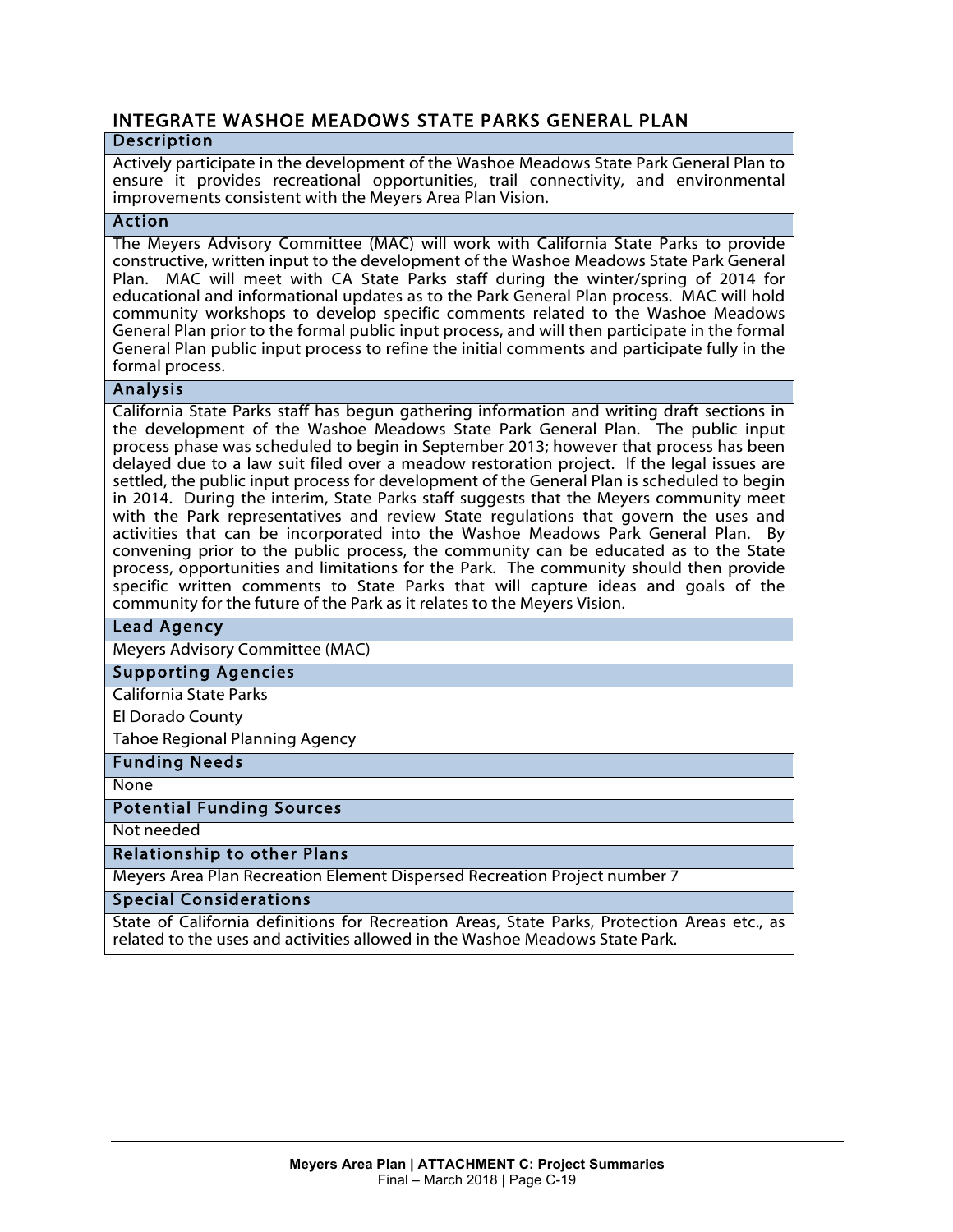# PROVIDE SIERRA JUNIPER SEEDLINGS

# Description

Coordinate with local non-profit or community groups to develop a funding source and nursery to provide low cost or free Sierra Juniper seedlings for use in the plan area.

#### Action

Sierra juniper (Juniperus occidentalis subsp. australis), is a "long-lived and ruggedly picturesque" native, yet uncommon tree found in various locations in Meyers.

The Meyers Advisory Committee (MAC) will collaborate with local non-profit groups, such as the Sugar Pine Foundation to coordinate public information campaigns to raise awareness of the species' value as wildlife habitat and its attractiveness as a special natural landscape feature for Meyers, thereby creating demand for seedlings. MAC will also promote, encourage and coordinate informed seed collection efforts. MAC will apply for grants from national and local sources, and solicit donations from local organizations to fund seedling propagation, raising and holding-area contracts.

Contacts and resources:

Potential Seed Propagation and Nursery Contacts:

- Cal Forest Nursery (Etna, CA) for seedling propagation: www.calforest.com
- Tahoe Outdoor Living (South Lake Tahoe, CA), (has worked under contract with the Sugar Pine Foundation for seedling care and holding): www.tahoeoutdoorliving.com

Assistance with Community Outreach and Education:

- The Arbor Day Foundation: www.arborday.org
- United States Forest Service Urban and Community Forestry program: www.fs.fed.us/ucf/
- American Forest Foundation: www.forestfoundation.org

Grants and Technical Assistance:

- National Forest Foundation: www.nationalforests.org
- Local Contacts:
- Sugar Pine Foundation: Phone 650.814.95656; www.sugarpinefoundation.org
- USDA Tahoe Resource Conservation District: Phone 530.545.1501; tahoercd.org. Additional Resources:
- Reforestation, nurseries and genetic resources: www.rngr.net
- National Seed Laboratory: www.nsl.fs.fed.us/index.html

# Analysis

The species is not well known in terms of public popularity, as is the Sugar Pine, and seedlings were not available from tree nurseries in 2013. Efforts to promote the use of the species will require public information campaigns to create interest and demand. As seeds are difficult to propagate, it is recommended that nursery specialists be contracted specifically for that purpose. Education and training to organize seed collection efforts is also recommended to collect and provide seed materials to the contract nursery for seedling propagation. Seedlings require immediate planting or, if they are to be held for future planting, require longer-term care and potting until they are planted. Establishing a relationship and contract with a local nursery to provide long term care and over-wintering is recommended.

Detailed information regarding habitat, characteristics, seed collection and propagation for Sierra Juniper can be found at:

http://www.na.fs.fed.us/pubs/silvics\_manual/Volume\_1/juniperus/occidentalis.htm Additional information can be found at:

http://www.conifers.org/cu/Juniperus\_occidentalis\_australis.php

# Lead Agency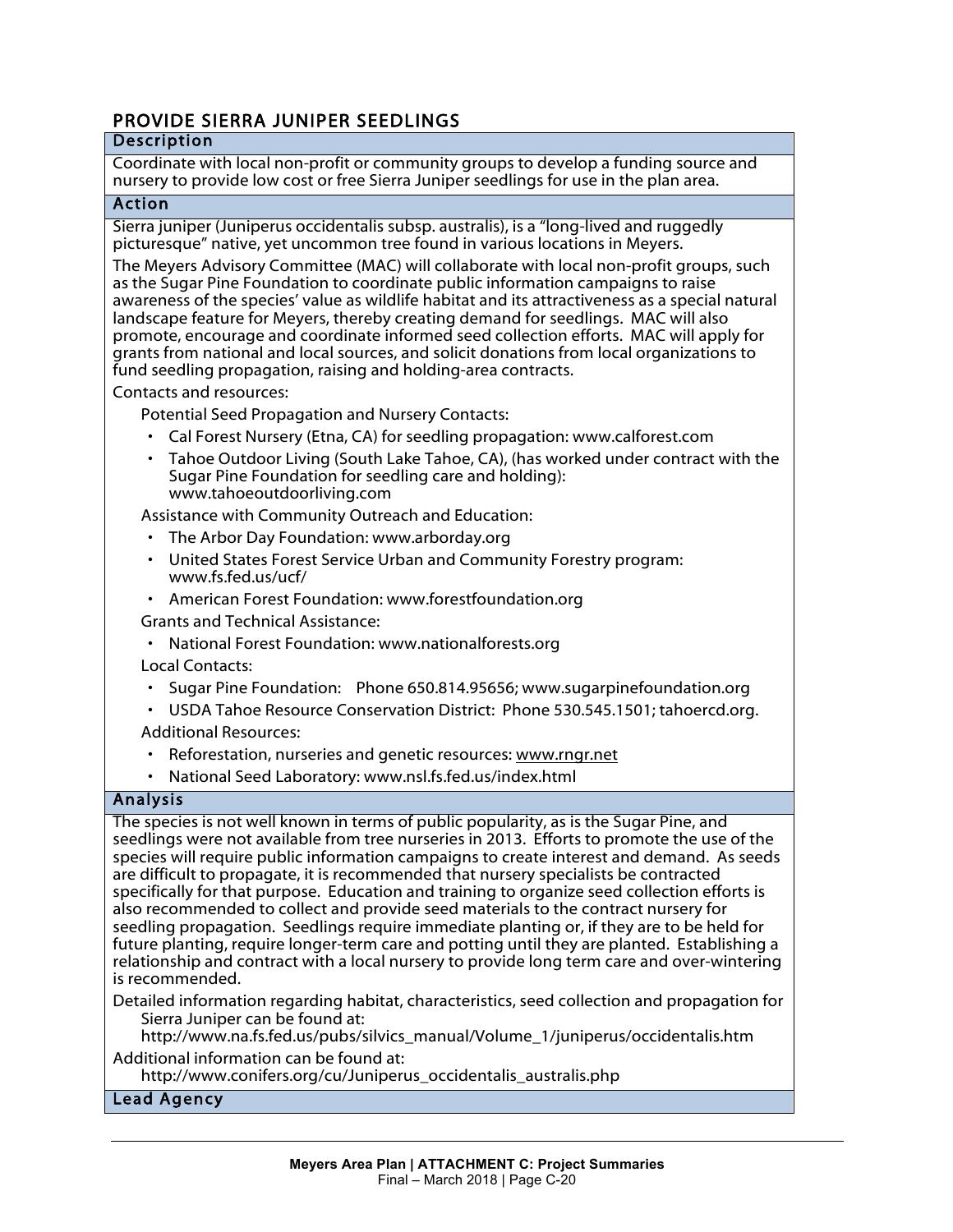Meyers Advisory Committee (MAC)

#### Supporting Agencies/Organizations

El Dorado County

Tahoe Resource Conservation District

Sugar Pine Foundation

#### Funding Needs

N/A for ongoing MAC meetings; grants and donations for public education and outreach; grants and donations for seed propagation contracts and nursery care.

#### Potential Funding Sources

The Tahoe Fund. Also see the list of potential granting agencies in the Action section.

#### Relationship to other Plans

Meyers Area Plan Environmental Conservation Element Goal 2 and Vegetation and Wildlife Project number 14

#### Special Considerations

Seedlings are essentially perishable goods and will require immediate attention and care. Also, Sierra juniper is a very slow growing tree that typically grows in poor high-altitude soils. Long-term commitment by the community is essential for the successful implementation of this strategy.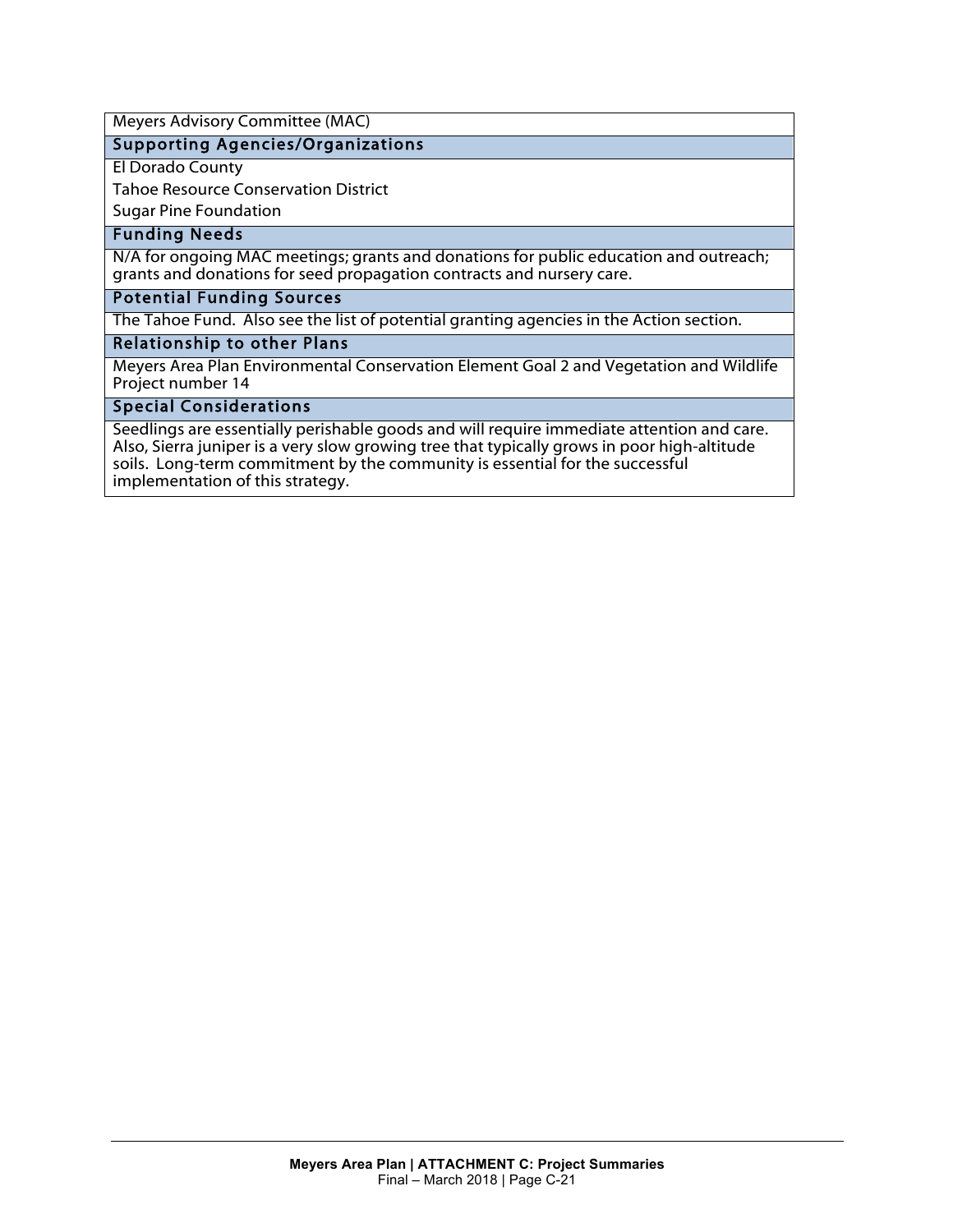# US 50 SNOW REMOVAL AND STORAGE OPERATIONAL IMPROVEMENTS

# Description

Caltrans snow removal and storage operations along US 50 should not create a large berm which reduces visibility of signs, driveways and vehicles. A snow haul should be used following heavy snowfall to move the snow out of the immediate corridor so it does not accumulate over time. Likewise, property owners adjacent to US 50 should not store snow from their site along the highway frontage where it will act to compound visibility of commercial development.

#### Action

El Dorado County and Caltrans will coordinate to identify and implement feasible changes to snow removal and storage operations along US 50. Operational improvements should consider vehicle, pedestrian, and bicycle safety; the visibility of adjacent businesses; funding sources and cost constraints; year-round use of the Class 1 multi-use trail; and impacts on native vegetation and landscaping.

#### Analysis

Need to determine creative funding sources. Need to determine where to store the snow. Need to define timing for snow removal operations – will it occur only during major storms (to be defined) or for all snow removal operations?

#### Lead Agency

**Caltrans** 

#### Supporting Agencies

El Dorado County – coordinate snow removal on side streets and location(s) for snow storage

CA Tahoe Conservancy – potential snow storage locations

#### Funding Needs

(1) Land – snow storage site(s), (2) regulatory compliance – snow storage site(s), (3) operation – Expansion of snow removal operations and addition of snow hauling equipment, and (4) Maintenance – Maintain BMPs at snow storage site(s)

#### Potential Funding Sources

(1) El Dorado County Measure R

#### Relationship to other Plans

Meyers Area Plan Standards and Guidelines Subsections C.1.l and C.5.d

Meyers Area Plan Transportation and Circulation Element Goal 8, Policy 8.2

Meyers Area Plan Transportation and Circulation Element Streets and Highways Project number 5 and Pedestrian/Bicycle Facilities Project number 17

Meyers Area Plan Recreation Element Trail System Project number 4

# Special Considerations

N/A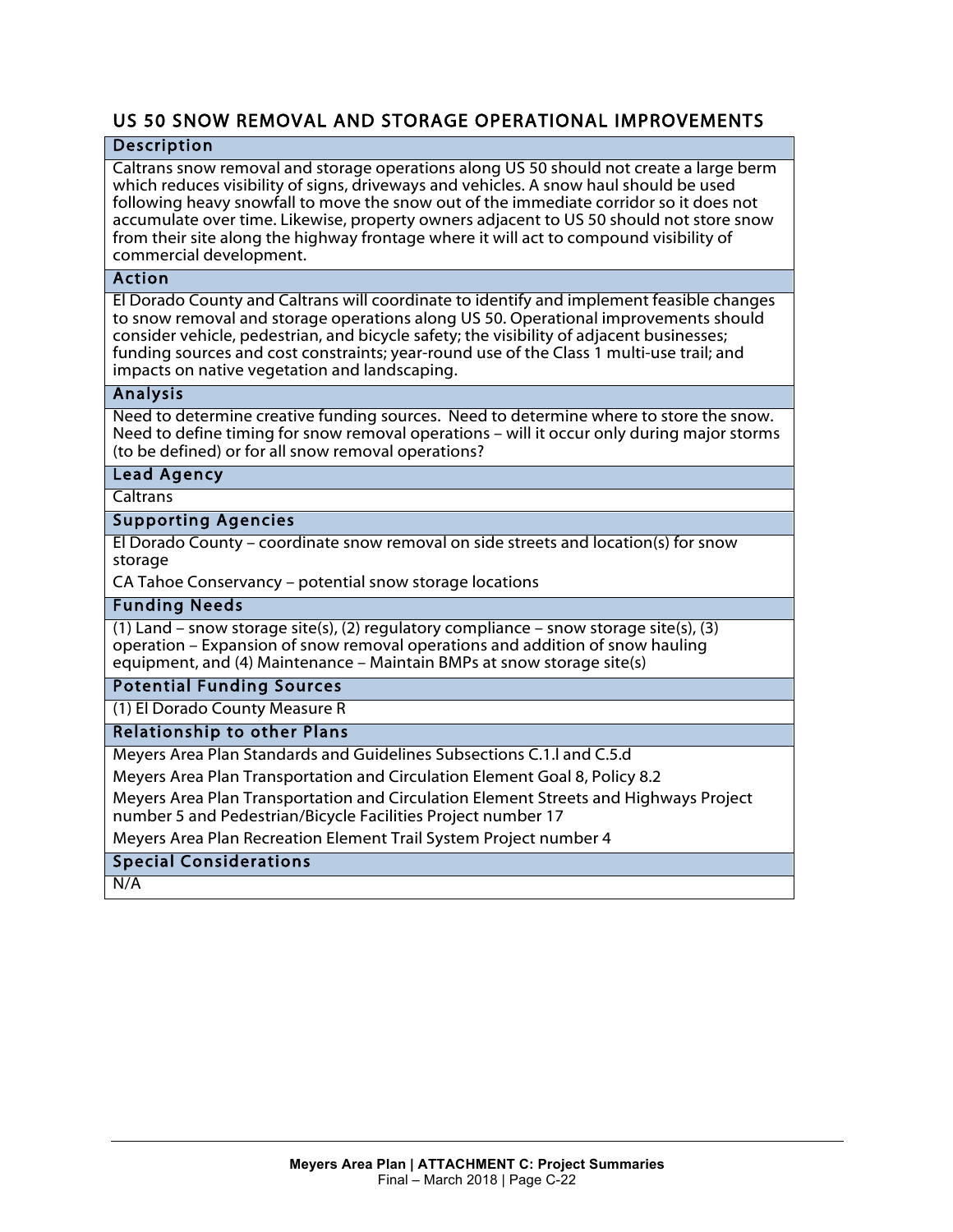# BACKCOUNTRY ACCESS – ROCK CLIMBING AND WINTER TRAILS INVENTORY

#### **Description**

Coordinate with land management agencies to inventory and advertise existing rock climbing and bouldering areas, and winter backcountry trails.

#### Action

With the assistance of the U.S. Forest Service, California State Parks; and other land management agencies, private outfitter businesses, and outdoor enthusiasts; inventory and advertise these outdoor amenities to the general public in various forms of popular media. May involve new parking and accessory facilities (restrooms, signs, etc.) at trailheads and staging areas.

#### Analysis

Meyers is located in close proximity to world-class rock climbing and bouldering areas, and is the hub for winter access into the surrounding backcountry, including the Desolation Wilderness Area and several National Forest Roadless areas and state park lands. These natural attractions are important to the health and well-being of its residents and provide potential business opportunities to climbing and backcountry outfitter businesses.

#### Lead Agency

Non-profit groups

#### Supporting Agencies

U.S. Forest Service, California Tahoe Conservancy, California State Parks, interpretative organizations

#### Funding Needs

Funds are needed to gather data and publish, distribute and advertise results in appropriate media. Funds may also be needed for trailhead facilities for access to some sites.

#### Potential Funding Sources

Lake Tahoe Visitors Authority, local chambers of commerce, private donations, outfitter businesses; and recreation providers and land management agencies

#### Relationship to other Plans

Meyers Area Plan Recreation Element Goals 3 and 4 and Dispersed Recreation Project number 9

#### Special Considerations

The U.S. Forest Service inventories many recreational opportunities at Lake Tahoe and would be a good resource for initial information. In addition, there are several privately published guidebooks that cover the Meyers area.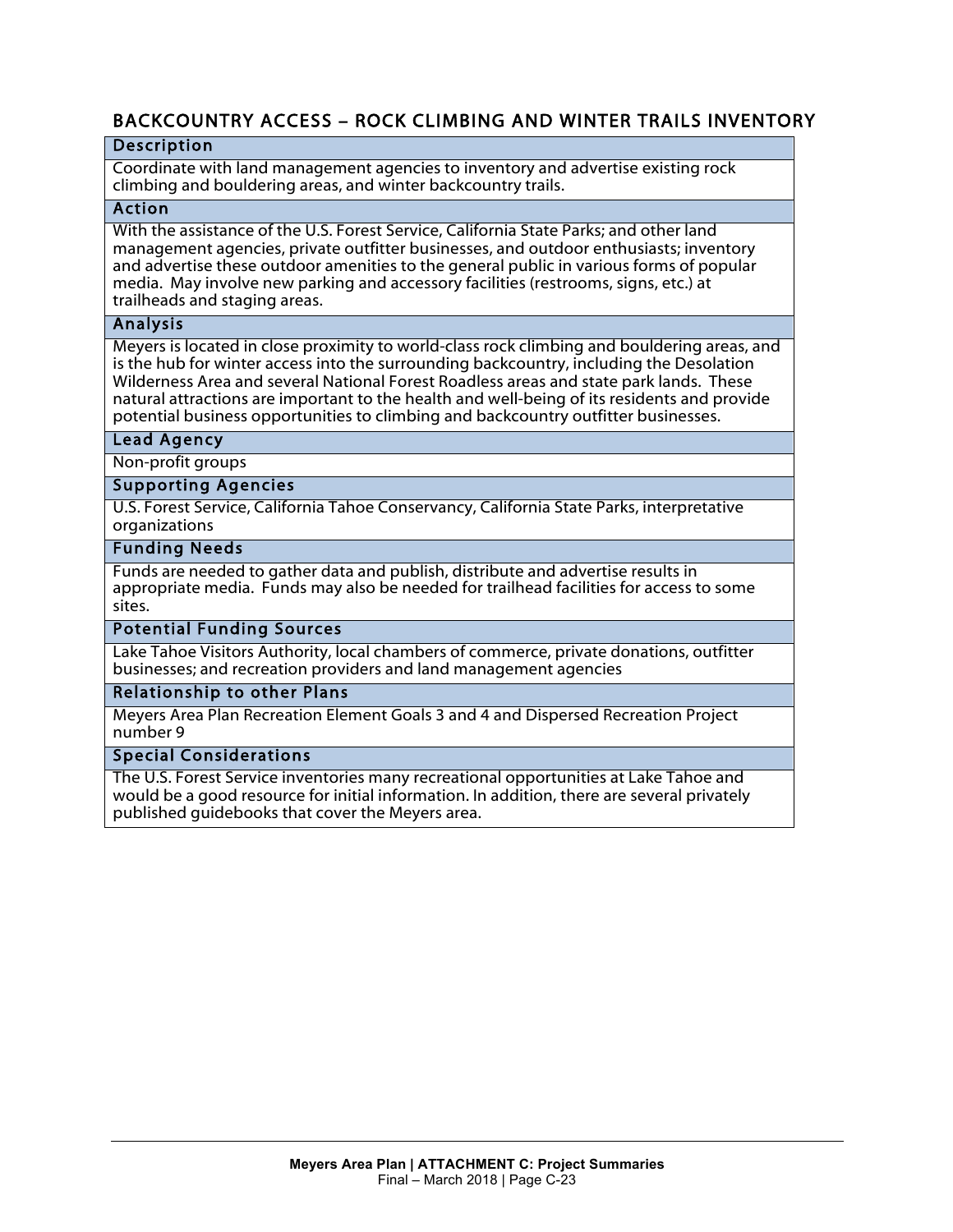# TRANSIT SERVICE COORDINATION

# Description

#### Improved transit service between Meyers and the City of South Lake Tahoe

#### Action

El Dorado County will coordinate with the Tahoe Transportation District (TTD), transit providers and recreation area shuttles to improve transit service between Meyers and the City of South Lake Tahoe, and to provide high quality transit stops and facilities which encourage ridership and are designed in accordance with the Area Plan Design Review Guidelines.

#### Analysis

Transit service between Meyers and the City of South Lake Tahoe is currently limited to a dial-a-ride service for the elderly and disabled only. Previous attempts at providing regular transit service to Meyers in years past were curtailed over a decade ago due to poor ridership and lack of funding. In order to determine the feasibility of providing regular transit service between the City and Meyers, it is recommended that a ridership demand and fiscal analysis be conducted by TTD. In addition, it is recommended that the El Dorado County Transportation Commission work with the Tahoe Transportation District to discuss ways of providing improved service to the Meyers community.

#### Lead Agency

Tahoe Transportation District (TTD)

#### Supporting Agencies

**BlueGo** 

Tahoe Regional Planning Agency

Tahoe Transportation District (TTD)

Tahoe Metropolitan Planning Organization (TMPO)

#### Funding Needs

(1) Right-of-way acquisition for transit stops, (2) transit stop planning and design, (3) environmental review, (4) construction, (5) maintenance, and (6) directional and interpretative signage and pavement striping, (7) advertising.

#### Potential Funding Sources

(1) El Dorado County, (2) Air quality mitigation funds, (3) Tahoe Metropolitan Planning Organization and Tahoe Transportation District, (4) The Tahoe Fund, (5) Meyers employers

#### Relationship to other Plans

Regional Transportation Plan (TRPA)

Meyers Area Plan Transportation and Circulation Element Goal 3 and Transit Service Project numbers 10, 11 and 12

#### Special Considerations

Winter conditions and US 50 traffic may impact the efficiency of future transit services.